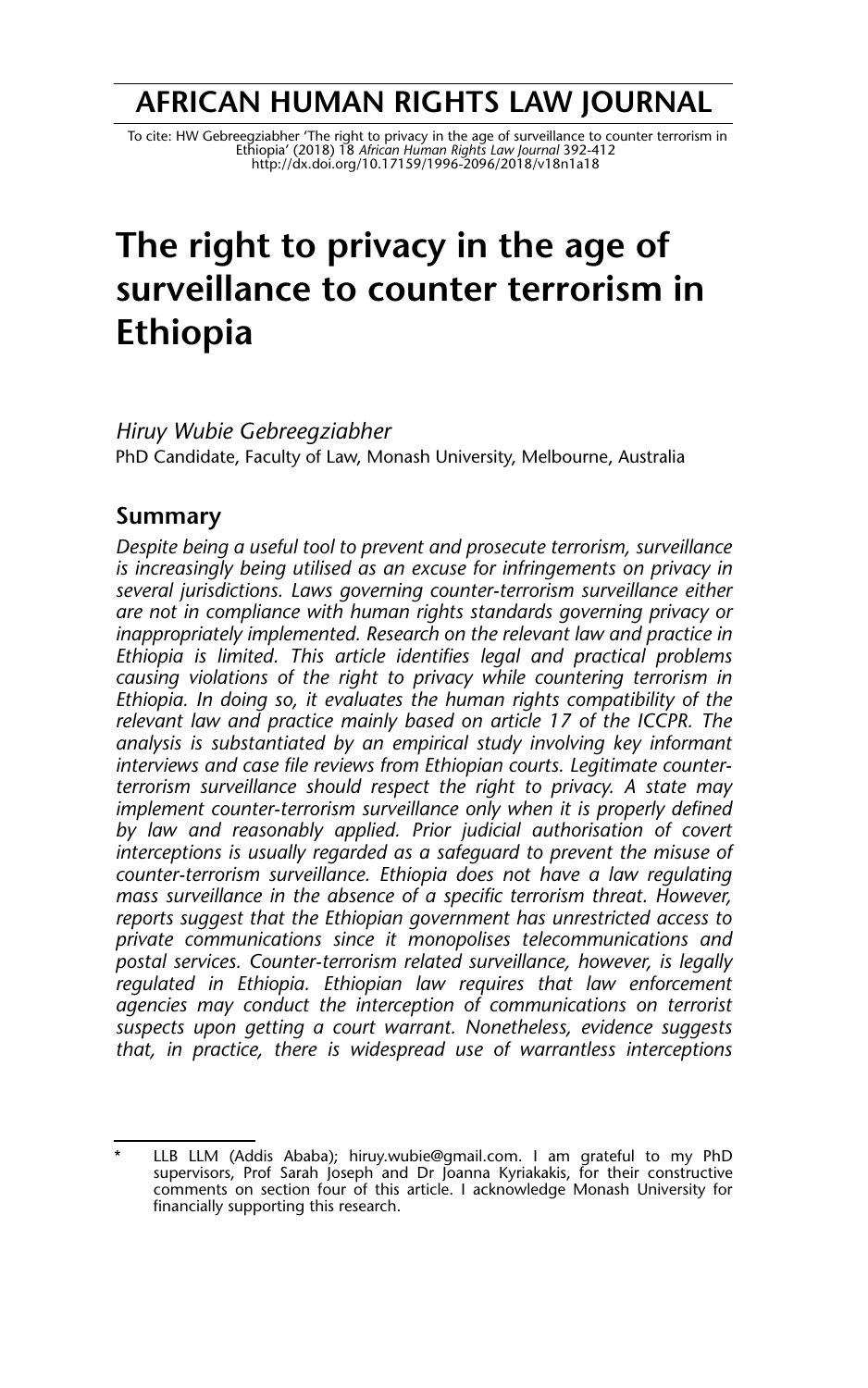*which are used as prosecution evidence in defiance of the law. This article may serve to assess and improve counter-terrorism surveillance in Ethiopia so that the law and its implementation reflect the values of a democratic society based on the rule of law and respect for the right to privacy.* 

**Key words**: *Ethiopia; Anti-Terrorism Proclamation; counter-terrorism surveillance; mass surveillance; targeted surveillance*

## **1 Introduction**

Counter-terrorism-related surveillance is one of the prominent contemporary challenges in the exercise of the right to privacy. This article examines state surveillance in Ethiopia and assesses its compatibility with the right to privacy. The use (abuse) of surveillance and intercepted communications in terrorism-related criminal proceedings will particularly be analysed based on relevant Ethiopian laws and international human rights instruments ratified by Ethiopia. Ethiopia is a party to the International Covenant on Civil and Political Rights (ICCPR)<sup>1</sup> and the African Charter on Human and Peoples' Rights (African Charter).<sup>2</sup> International human rights instruments ratified by Ethiopia form part of the law of the land. $3$  Indeed, the Federal Democratic Republic of Ethiopia Constitution (Ethiopian Constitution)<sup>4</sup> provides that its human rights provisions should be interpreted in conformity with international human rights covenants adopted by Ethiopia.<sup>5</sup>The human rights compatibility assessment in the article, therefore, will be done by analysing the relevant provisions of the ICCPR and associated jurisprudence. The African Charter does not specifically recognise the right to privacy. Although the Ethiopian Constitution recognises the right to privacy, there are no relevant cases and jurisprudence.<sup>6</sup> Therefore, due to the depth of the jurisprudence under the ICCPR, most of the analysis in the article draws from the ICCPR. Reference to the African Charter and the Ethiopian Constitution will be made whenever necessary.

In addition to the doctrinal analysis of the relevant Ethiopian laws and international human rights covenants, the analysis in the article will be substantiated by empirical data collected in Ethiopia between

<sup>1</sup> International Covenant on Civil and Political Rights, UN General Assembly Resolution 2200A of 16 December 1966 (ICCPR).

<sup>2</sup> African Charter on Human and Peoples' Rights, OAU Doc. CAB/LEG/67/3 June 1981.

<sup>3</sup> Constitution of the Federal Democratic Republic of Ethiopia Proclamation 1/1995, Federal Negarit Gazeta, 1st Year No 1 (Ethiopian Constitution).

<sup>4</sup> Art 9(4) Ethiopian Constitution.

<sup>5</sup> Art 13(2) Ethiopian Constitution.<br>6 G. Timothewos 'Freedom of exi

<sup>6</sup> G Timothewos 'Freedom of expression in Ethiopia: The jurisprudential dearth' (2010) 4 *Mizan Law Review* 201 231. Timothewos explains that there is a serious lack of cases and jurisprudence explaining the freedom of expression provision of the Ethiopian Constitution. Therefore, the dearth of cases and jurisprudence based on the provision regarding the right to privacy in the Constitution is not unique.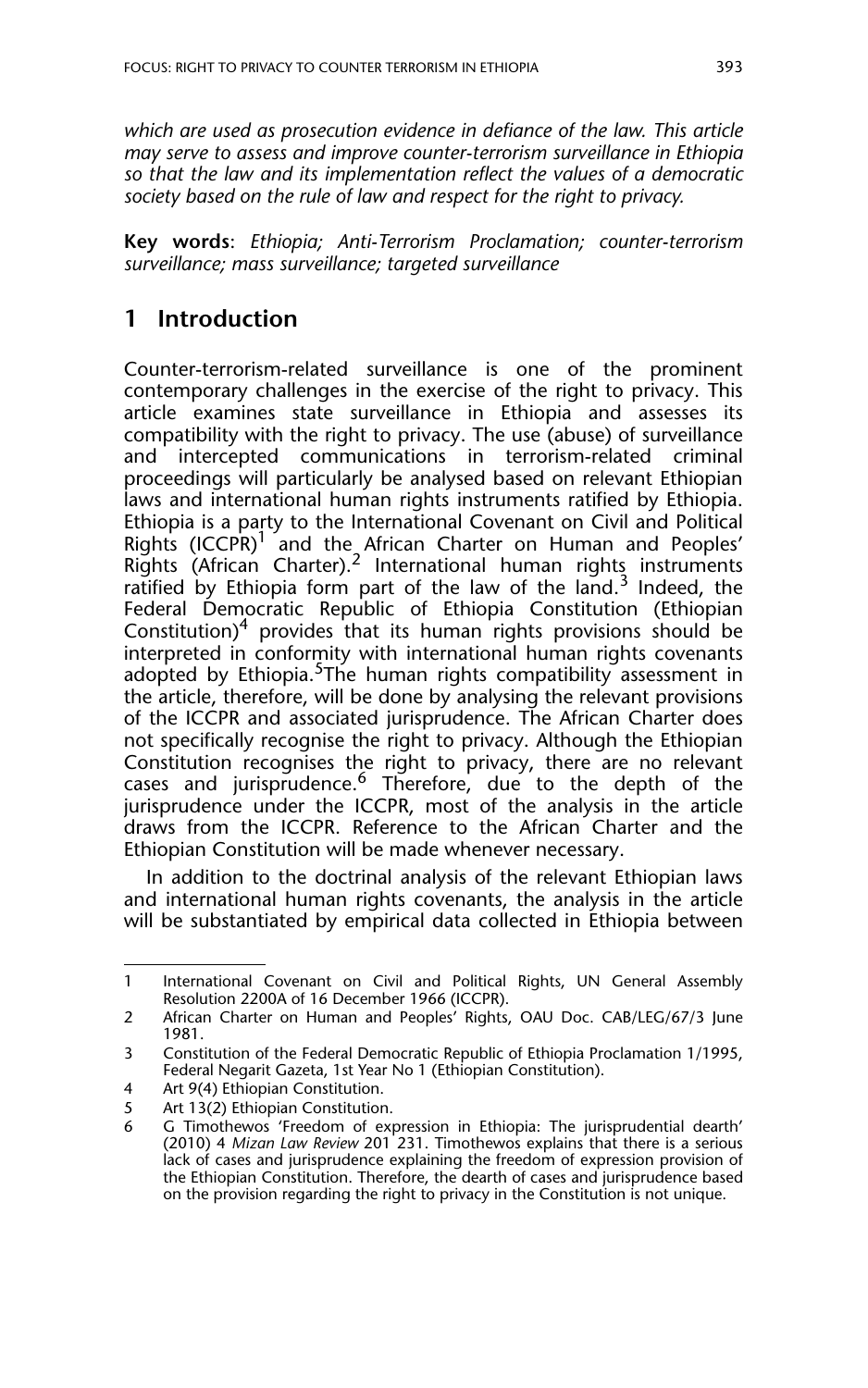February and May 2016. The empirical data includes interviews with judges, prosecutors, defence lawyers and police officers who have first-hand terrorism-related experience, as well as relevant case file reviews at Ethiopian federal and regional courts. The data collection was made pursuant to a human ethics approval to ensure research integrity and participants' safety.<sup>7</sup> The interviews accordingly are anonymised to prevent interviewees from being identified.

The article begins with a brief overview of terrorism threats in Ethiopia and the Anti-Terrorism Proclamation, which regulates criminal justice responses to counter-terrorism in Ethiopia. It then explains the necessity of adherence to the rule of law as an important feature of an effective counter-terrorism strategy. Adherence to the rule of law requires that counter-terrorism laws and their implementation should not set aside relevant international human rights standards. Hence, the next section of the article evaluates the human rights compatibility of Ethiopia's laws regulating surveillance and interception of communications and the consequent practices. Lastly, the article finalises its arguments with concluding remarks and recommendations.

## **2 Brief overview of Ethiopia's terrorism threats and the Anti-Terrorism Proclamation**

Terrorism is a contested subject. Attempts to adopt a universal definition of terrorism are generally unsuccessful.8 The political risk of taking positions on the various elements of a definition of terrorism is one of the most significant factors inhibiting agreement on a universal definition of terrorism.9 One of these divisive issues is whether terrorism should be defined in a manner that includes both state and non-state terrorism. Some scholars argue that terrorism should be defined in an actor-neutral approach, including state terrorism.<sup>10</sup> Others argue against the inclusion of state terrorism, alleging that it will only complicate efforts in defining terrorism. It has also been argued that state terrorism should be excluded since it is already regulated by rules of international humanitarian law in the context of

<sup>7</sup> Monash University Human Research Ethics Committee approved the project for data collection in a project with reference number CF15/2367-2015000953.

<sup>8</sup> See B Saul 'Attempts to define "terrorism" in international law' (2005) 52 *Netherlands International Law Review* 57 57-83; see also E Herschinger 'A battlefield of meanings: The struggle for identity in the UN debates on a definition of international terrorism' (2013) 25 *Terrorism and Political Violence* 183.

<sup>9</sup> S Zeidan 'Desperately seeking definition: The international community's quest for identifying the spector of terrorism' (2004) 36 *Cornell International Law Journal* 491.

<sup>10</sup> See, eg, M Stohl 'Yes: State terror: The theoretical and practical utilities and implications of a contested concept' in R Jackson & SJ Sinclair (eds) *Contemporary debates on terrorism* (2012) 43 44.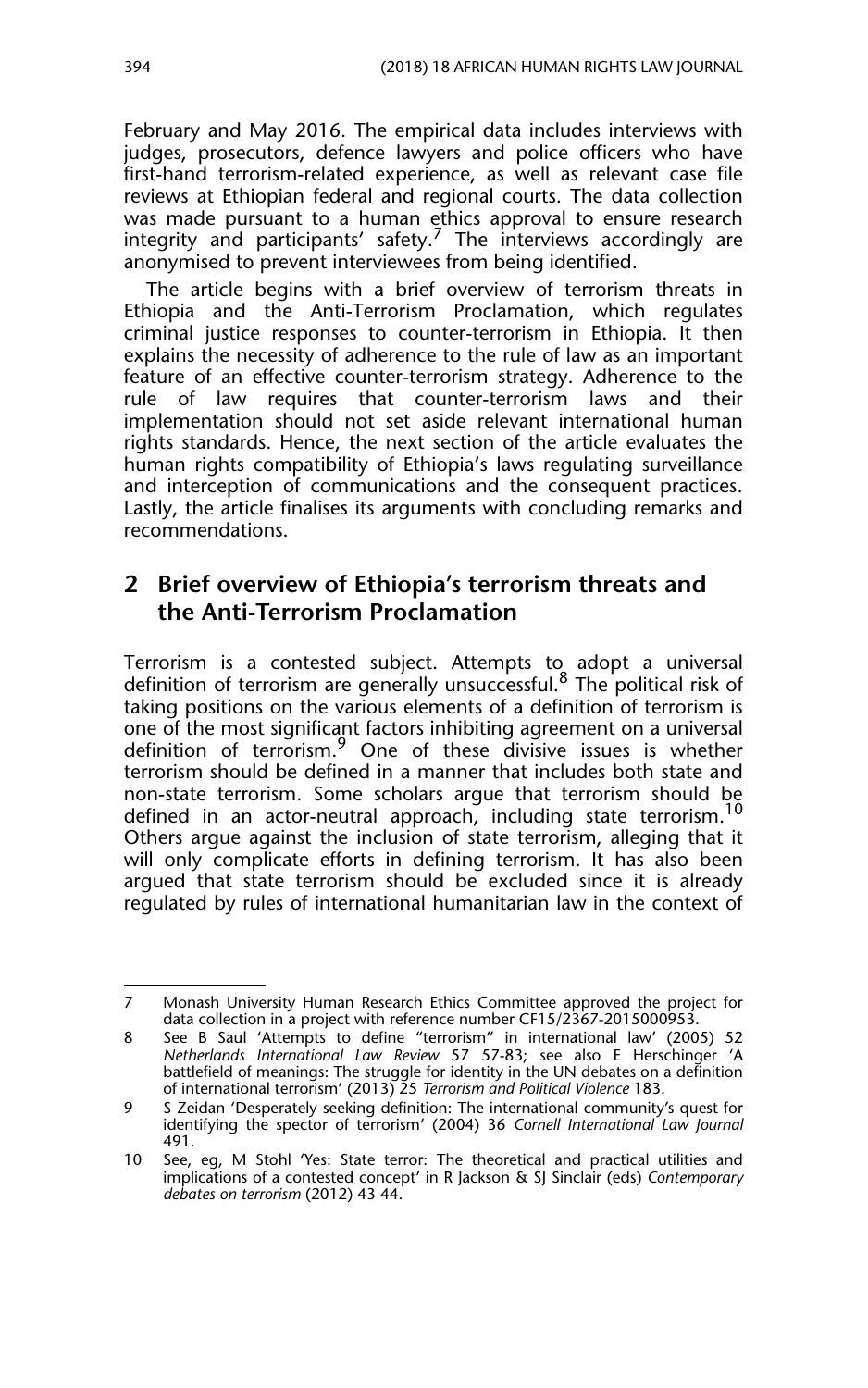an armed conflict.<sup>11</sup> For any violence perpetrated by the state outside of the context of an armed conflict, the concepts of 'human rights abuses<sup> $12$ </sup> and 'crimes against humanity'<sup>13</sup> regulate state actions. The term 'terrorism' is used in this article without reference to arguments pertaining to state terrorism.

The Eastern African region, where Ethiopia is located, is considered one of the major sources of global terrorism, particularly after the 1990s.<sup>14</sup> The existence of several social and political problems creates a comfortable breeding ground for terrorism in the Eastern African region.<sup>15</sup> In light of the complicated social, economic and political problems in the region, some have even doubted if parts of Africa, including the Eastern African region, have any hope of overcoming terrorism at all.<sup>16</sup>

The sources of the terrorism threat in Ethiopia may be summarised in three categories. These are the proliferation of insurgent groups and other political groups aiming at unconstitutional change; Somalia-based radicalised Islamic groups such as Al-Shabaab; and the threatening inter-ethnic conflicts.<sup>17</sup> The most common source of the terrorism threat in Ethiopia is that of rebel political groups that use 'all possible means' to topple the Ethiopian government.<sup>18</sup> The use of violence to settle political differences is not uncommon in Ethiopia.<sup>19</sup> The relations between the government and the political opposition is

15 PN Lyman & JS Morrison 'The terrorist threat in Africa' (2014) 83 *Foreign Affairs* 75 76.

<sup>11</sup> M Williamson *Terrorism, war and international law: The legality of the use of force against Afghanistan in 2001* (2009) 67.

<sup>12</sup> See United Nations Office of the High Commissioner for Human Rights *Training manual on human rights monitoring* (2001)10.

<sup>13</sup> See G Werle & B Burghardt 'Do crimes against humanity require the participation of a state or a 'state-like' organisation?' (2012) 10 *Journal of International Criminal Justice* 1151.

<sup>14</sup> RI Rotberg (ed) *Battling terrorism in the Horn of Africa* (2005) 94; United States Institute of Peace workshop, Special Report: Terrorism in the Horn of Africa, Washington DC January 2004 2.

<sup>16</sup> See, generally, RL Feldman 'The root causes of terrorism: Why parts of Africa might never be at peace' (2009) 25 *Defence and Security Analysis* 355.

<sup>17</sup> Rotberg (n 15 above) 99. See also D Feyissa 'The experience of Gambella regional state' in D Turton (ed) *Ethnic federalism: The Ethiopian experience in comparative perspective* (2006) 208.

<sup>18</sup> See, eg, a leading opposition group in exile named Ginbot 7, which is proscribed as a terrorist organisation, which officially proclaimed the following in its political strategy: 'Owing to the peculiar situation in Ethiopia, it will be using *all possible means* as its political strategy without being constrained by the threatening measures based on "law" and other ways by the authoritarian leaders and their constituency.' Ginbot 7 official website, http://www.ginbot7.org/ (accessed 21 October 2014). There are also a number of ethnically-organised large and small insurgent groups, all aiming at overthrowing the government with armed struggle demands ranging from secession to claims of democratic inclusion.

<sup>19</sup> See, eg, P Toggia 'The revolutionary endgame of political power: The genealogy of "red terror" in Ethiopia' (2012) 10 *African Identities* 265.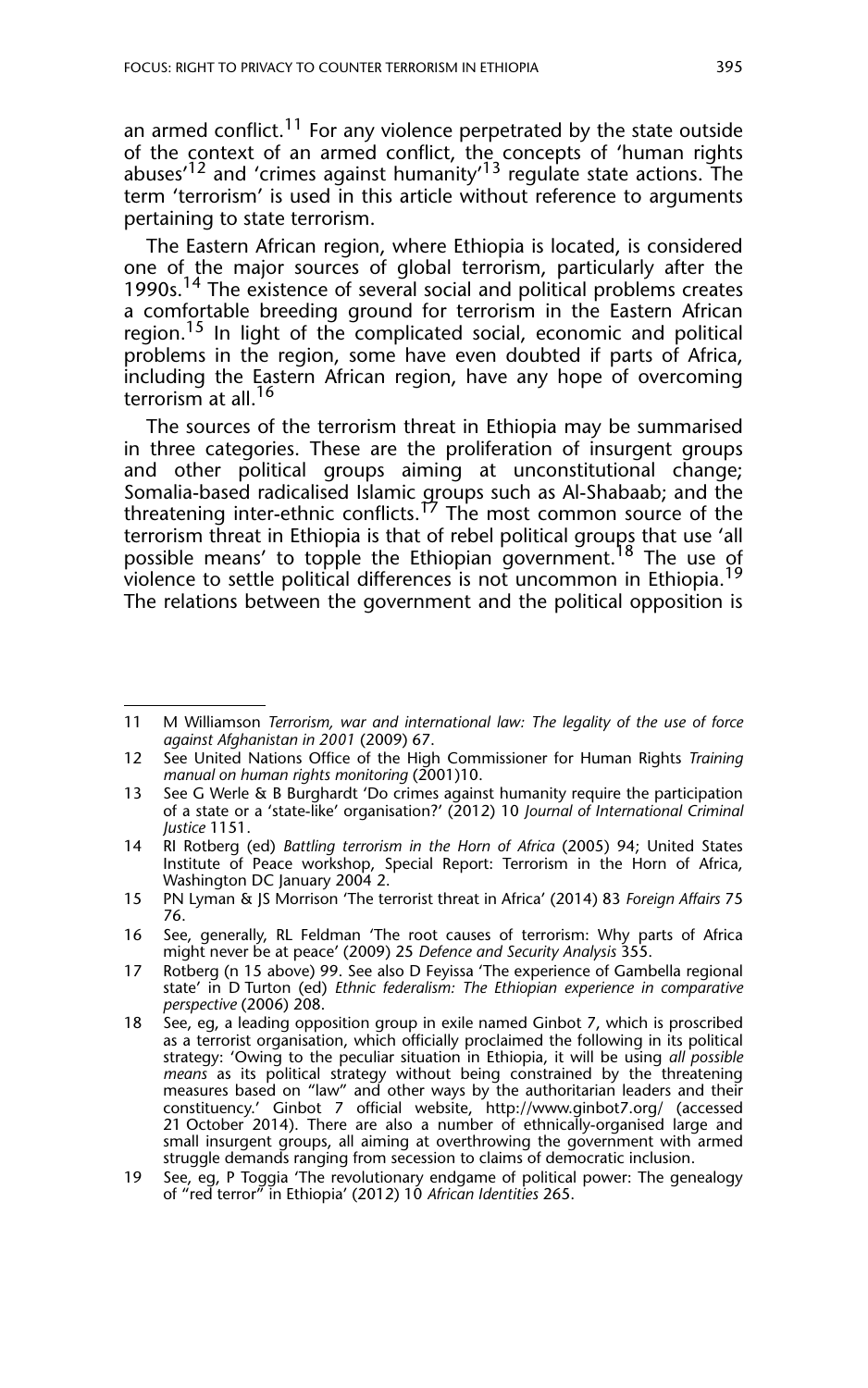usually depicted as a mutually-destructive culture of political violence.<sup>20</sup>

Terrorism-related court cases in Ethiopia to date under the Anti-Terrorism Proclamation indicate that the most common type of terrorism-related cases that reach courts is membership participation in the activities of proscribed rebel political groups.<sup>21</sup> The rebel political groups use various strategies to destabilise the Ethiopian government, including armed resistance, violent public protests and sporadic bombings. In interviews, a senior police officer at the Ethiopian Federal Police Commission stated that terrorism threats related to these groups were the most complicated and controversial type of terrorism in Ethiopia.22

With a declared objective to prevent and prosecute acts of terrorism, the Ethiopian Parliament adopted the Anti-Terrorism Proclamation in August 2009.<sup>23</sup> The Proclamation is the primary legal instrument adopted to regulate terrorism-related criminal justice matters in Ethiopia. The provisions of the Ethiopian Criminal Code and Criminal Procedure Code may be applied in terrorism-related cases only when they are not inconsistent with the Proclamation.<sup>24</sup> The Proclamation defines terrorist acts and prescribes severe penalties, including capital punishment.<sup>25</sup> It criminalises the planning, preparation, conspiracy and attempt of terrorist acts, which are punishable in the same way as the actual commission of the crime.<sup>26</sup> The Proclamation also provides for other lists of criminalised activities in the context of countering terrorism in Ethiopia.<sup>27</sup>

26 Art 4 Anti-Terrorism Proclamation.

<sup>20</sup> See, generally, N Ayele 'Legitimacy, culture of political violence and violence of culture in Ethiopia' in JE Rosenfeld (ed) *Terrorism, identity and legitimacy: The four waves theory and political violence* (2011) 212-231.

<sup>21</sup> See, eg, *The Federal Public Prosecutor v Abebe Kassie Belay & Others* Ethiopian Federal High Court, Criminal file 149911; *The Amhara Region Public Prosecutor v Awoke Lakew Dasew & Others* Amhara Regional State Supreme Court, Criminal file 12526; *The Amhara Region Public Prosecutor v Belachew Awoke Mengist & Ashenafi Shewarke Tessema* Amhara Regional State Supreme Court, Criminal file 13952; *The Amhara Region Public Prosecutor v Taye Derbe Temeslew & Tariku Yalew Ali* Amhara Regional State Supreme Court, Criminal file 13164; *The Amhara Region Public Prosecutor v Tilahun Abebe & Others* Amhara Regional State Supreme Court, Criminal file 12527; *The Federal Public Prosecutor v Afendi Farah Mohammed Isa & Others* Ethiopian Federal High Court, Criminal file 97453; *The Federal Public Prosecutor v Abdi Mohammed Adem & Adem Ibro Mohammed* Ethiopian Federal High Court, Criminal file 124505.

<sup>22</sup> Interview with police officer 2, Investigation of International Crimes division, Ethiopian Federal Police Commission, 24 March 2016.

<sup>23</sup> Anti-Terrorism Proclamation 652/2009, Federal Negarit Gazeta 15th Year, No 57 (Anti-Terrorism Proclamation) Preamble.

<sup>24</sup> Art 36 Anti-Terrorism Proclamation (n 23 above).<br>25 Art 3 Anti-Terrorism Proclamation.

Art 3 Anti-Terrorism Proclamation.

<sup>27</sup> These offences include rendering support to terrorism; encouragement of terrorism; participation in a terrorist organisation; possessing or using property for terrorist acts; possessing and dealing with proceeds of terrorist acts; the false threat of terrorist acts; and a failure to disclose terrorist acts.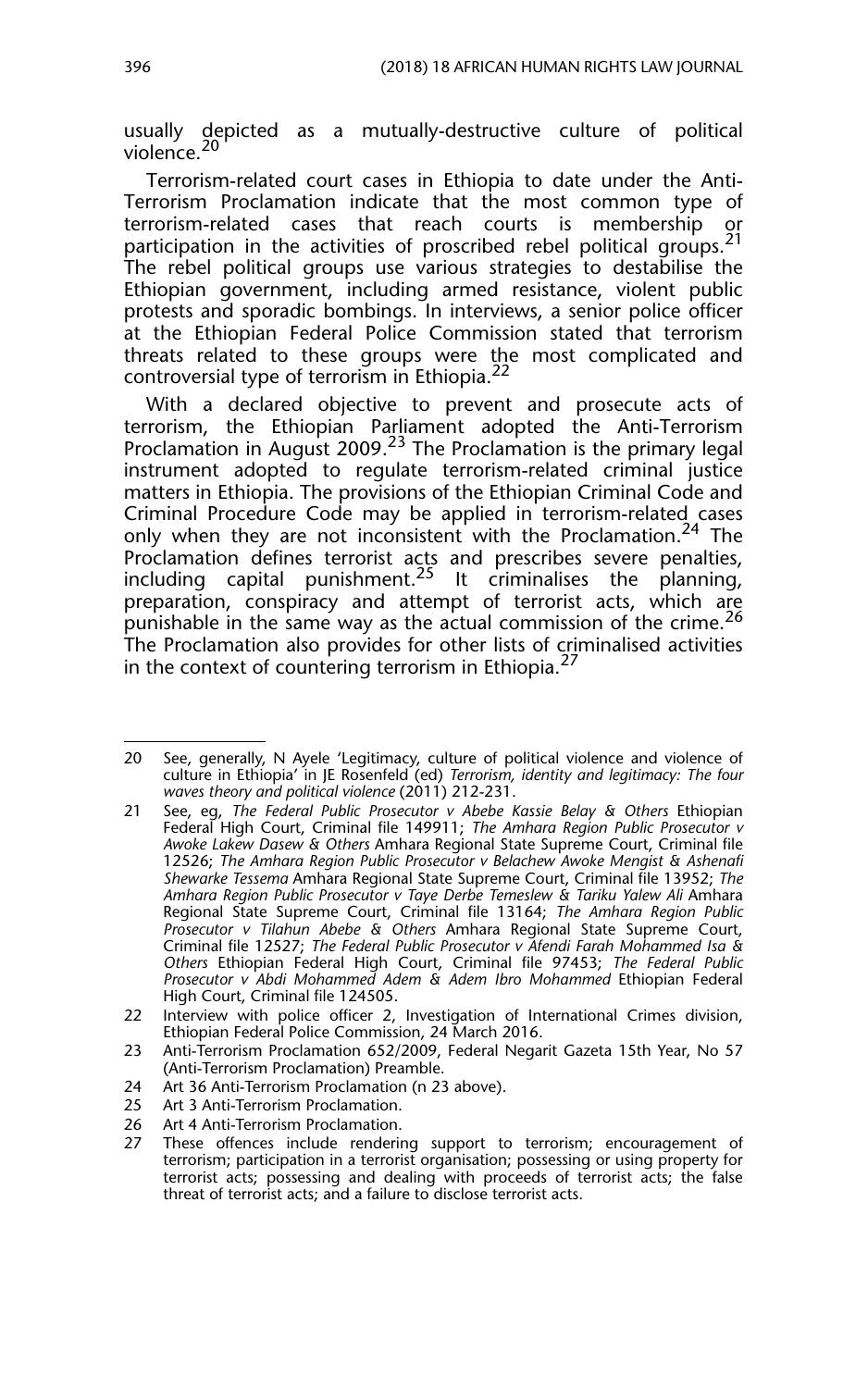The Proclamation authorises the Ethiopian Federal Parliament with a power to proscribe and de-proscribe terrorist organisations.<sup>28</sup> Accordingly, Parliament to date has proscribed five domestic and international groups in 2011 as terrorist organisations. The proscribed groups are Ogaden National Liberation Front (ONLF); Oromo Liberation Front (OLF) and Ginbot 7 Movement for Justice, Freedom and Democracy (Ginbot 7); Al-Qaeda; and Al-Shabaab.<sup>29</sup> Although they pose security threats to Ethiopia, Al-Qaeda and Al-Shabaab are not local groups. ONLF, OLF and Ginbot 7 are domestic political groups whose leaders are in exile. These groups have committed sporadic bombings in public places, assassinated civilian government agents and attempted to destroy state-owned infrastructure.<sup>30</sup>

The decision to proscribe these rebel groups is often a subject of controversy. By the time the Ethiopian Federal Parliament made the decision about proscription, the Ethiopian Peoples' Revolutionary Democratic Front (EPRDF) – the leading political party in Ethiopia since 1991 – and its affiliates controlled all but two seats in Parliament. An independent member and a member of the opposition coalition, the Ethiopian Federal Democratic Unity Forum (MEDREK), were the only non-EPRDF-affiliated members of Parliament. All the EPRDF members of the House of Peoples' Representatives (HPR) and the independent candidate voted for the resolution, contending that the proscription would help in combating terrorism by the proscribed groups, which they referred to as 'anti-peace' and 'anti-development' elements.<sup>31</sup> The only opposition political party member of the HPR voted against the resolution, arguing that proscription should look beyond specific actions of the nominated groups and consider the overall features of Ethiopian politics. He further noted that the proscription would be a negative step against his political party's vision to create tolerance and national consensus between political groups in Ethiopia.<sup>32</sup> The proscription of terrorist organisations and the consequent targeted surveillance of terrorist suspects as per the Proclamation, therefore, are a subject of political controversy.

<sup>28</sup> Art 25 Anti-Terrorism Proclamation.

<sup>29</sup> See A media (Diretube) video report of the proscription process, http:// www.diretube.com/ethiopian-news-ethiopian-parliament-named-five-groups-asterrorist-video\_6e6bc3d3c.html (accessed 9 November 2016).

<sup>30</sup> See, eg, *The Guardian* news article, https://www.theguardian.com/world/2007/ apr/25/ethiopia (accessed 22 October 2016), where it is stated that the ONLF attack at a Chinese-run mining site in Ethiopia killed 74 Ethiopians and foreigners working on site; *The Federal Public Prosecutor v Fekede Abdisa Gusu & Others* Ethiopian Federal High Court, Criminal file 104548 (an OLF attempt to bomb public places was foiled by the police); Patriotic Ginbot 7 official website, http:// www.patriotg7.org/?p=1101 (accessed 9 November 2016) (Ginbot 7 leader Birhanu Nega mentioned in a video message, later transcribed by his organisation's website, that roads and other infrastructure are facilitating government repression and they will be targets for destruction); Patriotic Ginbot 7 official website, http://www.patriotg7.org/?p=1285 (accessed 16 January 2017) (Ginbot 7 takes responsibility for assassinating civilian government agents).

<sup>31</sup> A media (Diretube) video report of the proscription process (n 30 above).

<sup>32</sup> As above.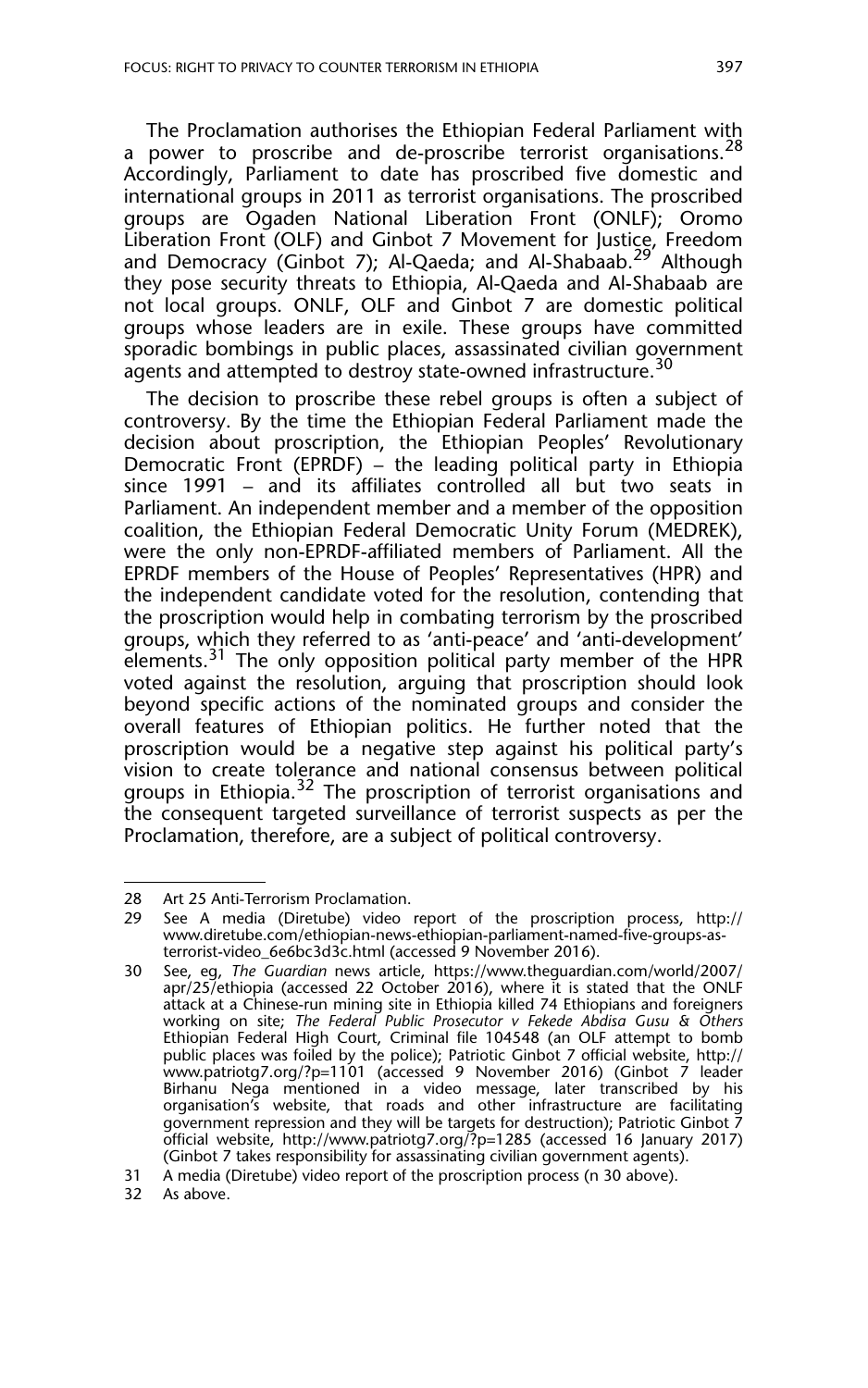The Proclamation incorporates provisions aimed at facilitating state efforts to prevent, control and foil terrorism. The incorporation of such provisions is one of the justifications for the adoption of the Proclamation as a separate criminal legislation which differs from the ordinary Criminal Code, which was adopted in 2004.<sup>33</sup> The provisions in the Proclamation relating to surveillance and interception of communications of terrorist suspects, therefore, are considered 'new legal mechanisms' to enhance terrorism-related investigation and prosecution.<sup>34</sup>

## **3 Adherence to the rule of law while countering terrorism**

Counter-terrorism refers to the overall process to prevent terrorism, including the criminal justice and the 'war-on-terror' approaches. Former United Nations (UN) Secretary-General, Kofi Annan, identified five strategies for an effective counter-terrorism strategy. These are dissuading people from resorting to terrorism or supporting it; denying terrorists the means to carry out an attack; deterring states from supporting terrorism; developing state capacity to defeat terrorism; and defending human rights.<sup>35</sup> Mindful of the fact that many states may lack the requisite capacity and commitment, Kofi Annan identified promoting the rule of law and respect for human rights as one of the priority areas where state capacity to defeat terrorism has to be strengthened.<sup>36</sup>

Terrorism is a term which is 'emotionally charged, morally laden and politically contentious'.<sup>37</sup> Efforts to counter terrorism, therefore, are most likely to be reflections of the political controversy characterising the overall terrorism and counter-terrorism narrative.<sup>38</sup> In this context, adherence to the rule of law may serve as a safeguard to prevent counter-terrorism measures from being arbitrary and unpredictable. Sellers explains how adherence to the rule of law may minimise arbitrary and unpredictable actions as follows:<sup>39</sup>

The rule of law signifies 'the empire of laws and not of men': the subordination of arbitrary power and the will of public officials as much as possible to the guidance of laws made and enforced to serve their proper

<sup>33</sup> Preamble, para 4 Anti-Terrorism Proclamation (n 23 above).

<sup>34</sup> As above.

<sup>35</sup> United Nations General Assembly, Report of the Secretary-General, Uniting against terrorism: Recommendations for a global counter-terrorism strategy, A/60/825, 2006.

<sup>36</sup> UNGA Report (n 35 above) 15.

<sup>37</sup> VJ Ramraj et al 'Introduction' in VJ Ramraj et al (eds) *Global anti-terrorism law and policy* (2005) 2.

<sup>38</sup> Compare B Saul *Defining terrorism in international law* (2006) 1.

MNS Sellers 'What is the rule of law and why is it so important?' in JR Silkenat et al (eds) *The legal doctrines of the rule of law and the legal state (Rechtsstaat)* (2014) 4.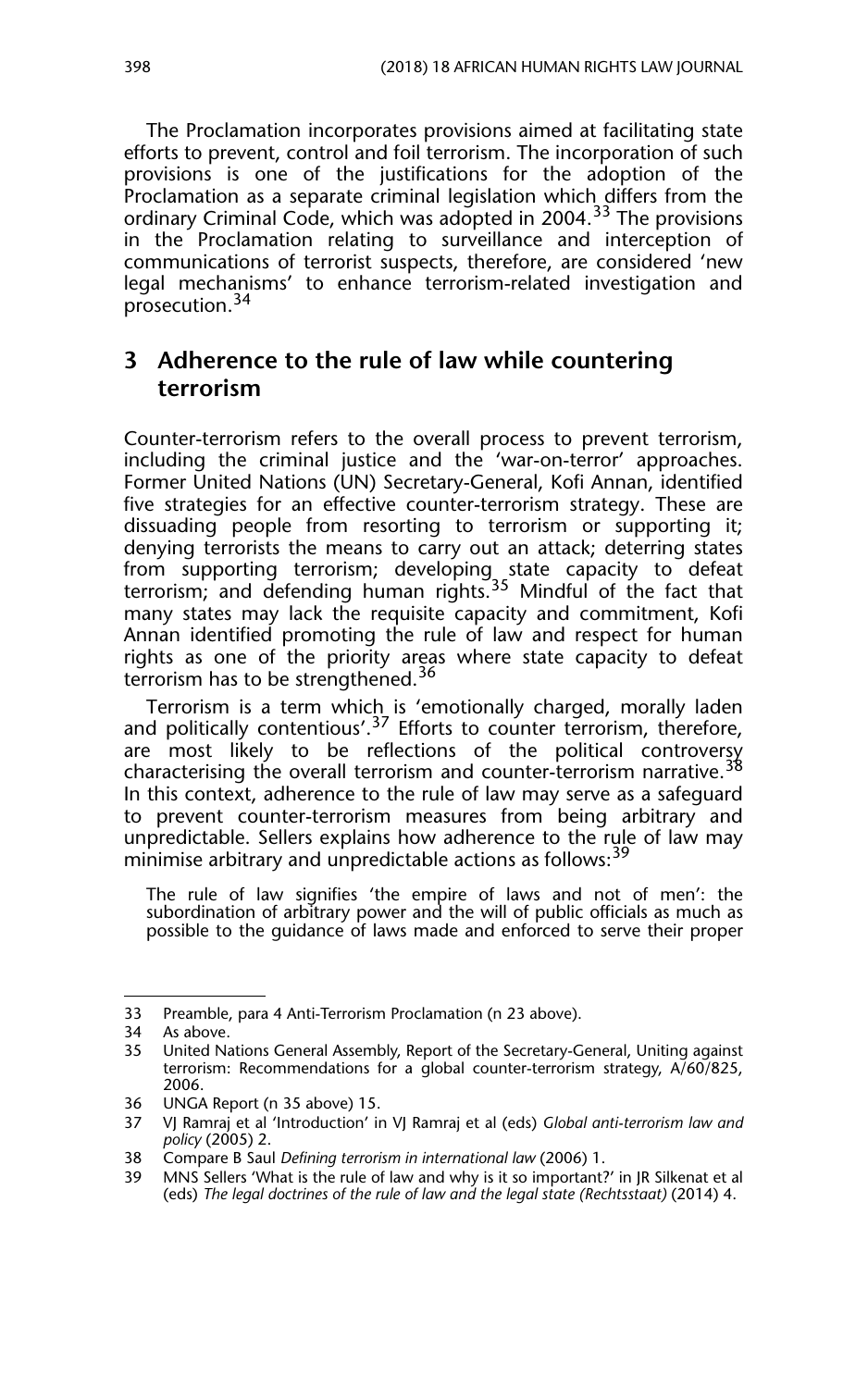purpose, which is the public good (*res publica*) of the community as a whole.

In a similar vein, renowned scholars in counter-terrorism and human rights studies consider respect for the rule of law as one of the most important pillars of effective counter-terrorism interventions. For example, Schmid contended that 'when rulers stand above the law and use the law as a political instrument against their opponents, the law loses its credibility'.<sup>40</sup> Counter-terrorism law and practice generally has been regarded as an area where governments are tempted to trespass legal limits protecting human rights in the name of countering terrorism.<sup>41</sup> This is particularly true in the context of the right to privacy, where increasing counter-terrorism surveillance may<br>result in unlawful and arbitrary interferences in private arbitrary interferences in private communications.<sup>42</sup>

The concept of the rule of law is helpful to protect individuals from unconstrained governmental power.<sup>43</sup> Respect for and the protection of human rights are prominent means of ensuring restraint on governmental power and protecting individuals from abuse of power by the government.44 States that ratify international human rights covenants have a legal duty to ensure that their counter-terrorism legislation is human rights-compliant. The practical implementation of counter-terrorism legislation, furthermore, should be in accordance with the law. While explaining the various moral traits that characterise the internal morality of the law, Fuller identified 'congruence between official action and declared rule' as the most complex of all.<sup>45</sup> An assessment of congruence between counterterrorism laws and the consequent practice requires a meticulous approach. In the following sections, the law and the practice of surveillance and interception of communications to counter terrorism in Ethiopia will be assessed for compatibility with the right to privacy, as recognised in the ICCPR and the Ethiopian Constitution.

<sup>40</sup> See, eg, AP Schmid 'United Nations measures against terrorism and the work of the terrorism branch: The rule of law, human rights and terrorism' in W Benedek & A Yotopolous-Marangapoulos (eds) *Anti-terrorist measures and human rights*  $(2004)$  53 60.

<sup>41</sup> See, eg, N Hicks 'The impact of counter terror on the promotion and protection of human rights: A global perspective' in RA Wilson (ed) *Human rights in the "war on terror"* (2005) 209 212.

<sup>42</sup> See, eg, S Sottiaux *Terrorism and the limitation of rights: The ECHR and the US Constitution* (2008) 308.

<sup>43</sup> G Lautenbach *The concept of the rule of law and the European Court of Human Rights* (2013) 23.

<sup>44</sup> As above.

<sup>45</sup> LL Fuller *The morality of law* (1969) 81.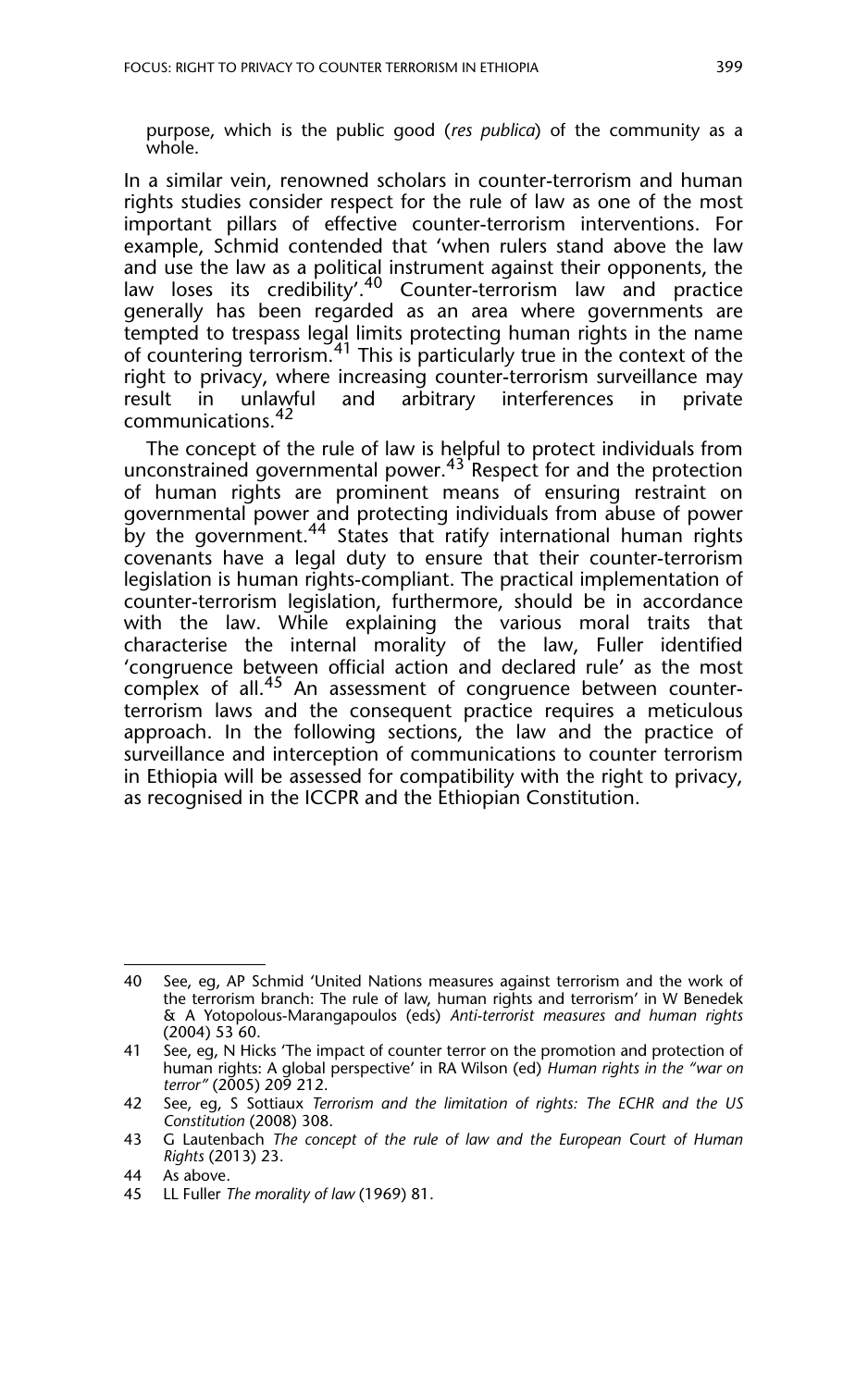## **4 Surveillance to counter terrorism in Ethiopia: A challenge to the right to privacy?**

#### **4.1 Right to privacy**

The notion of privacy may be defined differently based on one's interpretation of what amounts to an 'individual's sphere of autonomy'.<sup>46</sup> It refers to an individual's 'desire for independence of personal activity, a form of autonomy'.<sup>47</sup> Cannataci, the UN Special Rapporteur on the Right to Privacy, noted that despite the absence of a universally-agreed definition, the concept of privacy is related to individual autonomy and self-determination.<sup>48</sup> He recommends that our conceptualisation of privacy be 'framed in the context of a discussion of the protection and promotion of the fundamental right to dignity and the free, unhindered development of one's personality'.49 Privacy mainly involves what should be left only to the individual concerned. However, the conceptual understanding of the right to privacy is further obscured in this era of digital communications where the right to privacy can only protect anonymity instead of not being observed at all.<sup>50</sup>

The African Charter does not explicitly recognise the right to privacy. However, the African Commission on Human and Peoples' Rights (African Commission) notes in a guideline<sup>51</sup> that components of the right to privacy may be inferred from other provisions of the African Charter, which emphasise state non-interference on individual matters.<sup>52</sup>

Article 26 of the Ethiopian Constitution on the right to privacy reads as follows:

(1) Everyone has the right to privacy. This right shall include the right not to be subjected to searches of his home, person or property, or the seizure of any property under his personal possession.

<sup>46</sup> See S Joseph & M Castan *The International Covenant on Civil and Political Rights: Cases, materials and commentary* (2013) 533-534*.*

<sup>47</sup> P Rosenzweig 'Privacy and counter-terrorism: The pervasiveness of data' (2010) 42 *Case Western Reserve Journal of International Law* 625 641.

<sup>48</sup> Joseph A Cannataci, United Nations Special Rapporteur, 'Report of the Special Rapporteur on the Right to Privacy', UN Doc A/HRC/31/64 (2016) 10.

<sup>49</sup> As above.

<sup>50</sup> Rosenzweig (n 47 above) 646.

<sup>51</sup> Art 45(1)(b) of the African Charter mandates the African Commission to formulate rules, principles and standards relating to human and peoples' rights upon which African governments may base their legislation. Such guidelines are designed in accordance with the Commission's case law and resolutions as well as international human rights treaty law.

<sup>52</sup> African Commission on Human and Peoples' Rights Principles and Guidelines on Human and Peoples' Rights while Countering Terrorism in Africa, adopted in Banjul, The Gambia, 56th ordinary session, May 2015, part 11(A).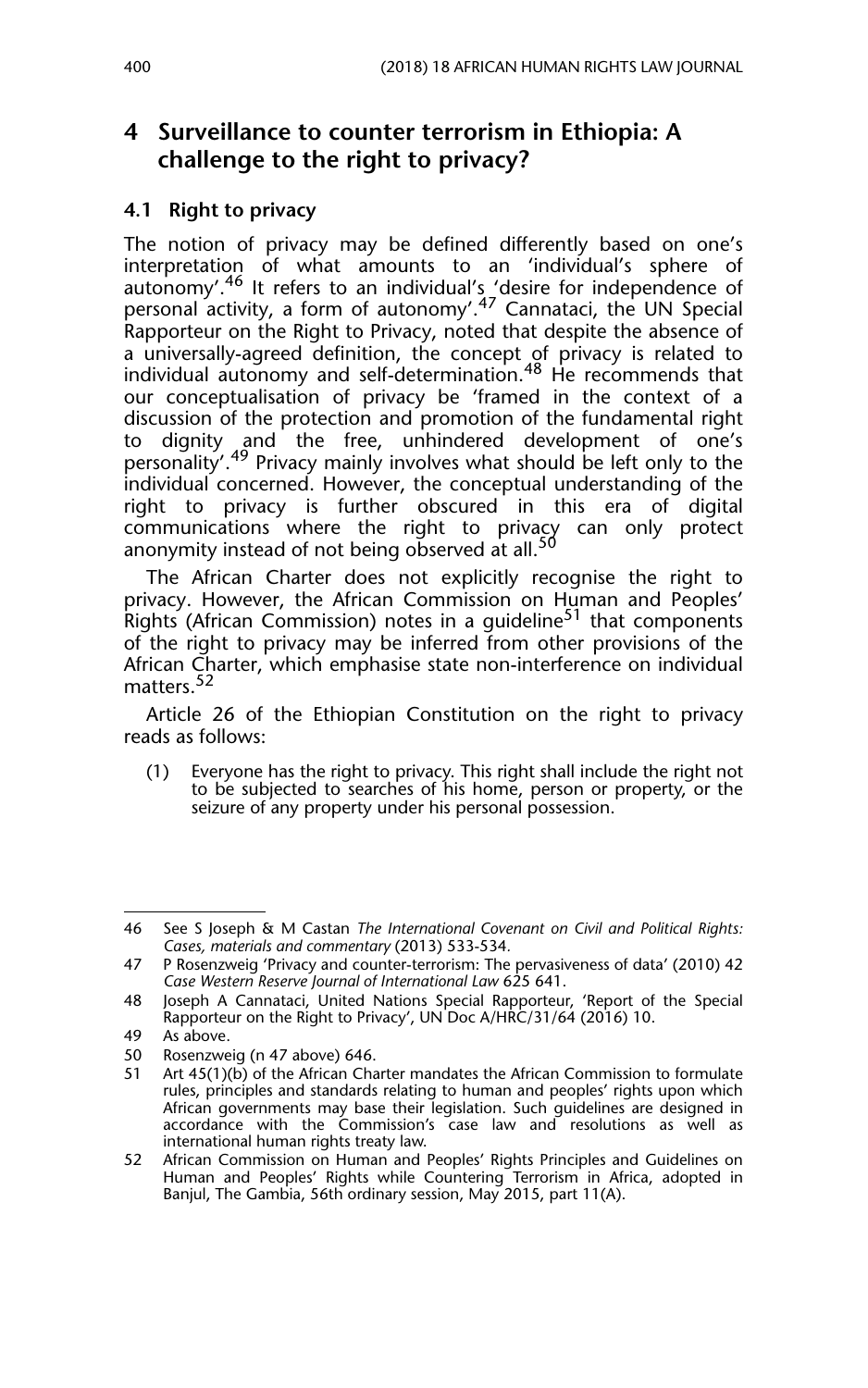- (2) Everyone has the right to the inviolability of his notes and correspondence including postal letters, and communications made by means of telephone, telecommunications and electronic devices.
- (3) Public officials shall respect and protect these rights. No restrictions may be placed on the enjoyment of such rights except in compelling circumstances and in accordance with specific laws whose purposes shall be the safeguarding of national security or public peace, the prevention of crimes or the protection of health, public morality or the rights and freedoms of others.

Given the limited jurisprudence on the subject of the African Commission and the Ethiopian Constitution, the following commentary therefore will concentrate on the ICCPR.

Article 17 of the ICCPR provides as follows:

- (1) No one shall be subjected to arbitrary or unlawful interference with his privacy, family, or correspondence, nor to unlawful attacks on his honour and reputation.
- (2) Everyone has the right to the protection of the law against such interference or attacks.

In its General Comment on the right to privacy,<sup>53</sup> the Human Rights Committee (HRC) stated that the ICCPR protects individuals from unlawful and arbitrary interferences with their privacy interests from state authorities or other persons.<sup>54</sup> The right to privacy, thus, is not absolute and is subject to the concept that any interference must not be 'unlawful' or 'arbitrary'.

Interference in private communications is considered 'unlawful' when it is not authorised by law.  $55$  Any interference in private communications which is not authorised by law is a breach of the right to privacy. The mere existence of a law authorising interference in private communications, however, is not enough to comply with the ICCPR's requirement of legality. The HRC requires that a law<br>authorising an interception in private be 'precise and interception circumscribed'.<sup>56</sup>

In the case of *Pinkney v Canada*, 57 the applicant, a detainee at a regional correction centre, claimed that his correspondence had been subjected to arbitrary and unlawful interference by state authorities. The then relevant legislation provided that 'every letter to or from a prisoner shall … be read by the warden or by a responsible officer

<sup>53</sup> General Comments contain the Human Rights Committee's interpretations and commentaries on the various provisions of the ICCPR that address matters relevant to all state parties. General Comments are based on art 40(4) of the ICCPR and they make a significant contribution to interpreting the rights recognised in the ICCPR.

<sup>54</sup> Human Rights Committee General Comment 16 art 17 (The right to respect of privacy, family and correspondence, and protection of honour and reputation) 1988 para 1.

<sup>55</sup> General Comment 16 (n 54 above) para 3.

Joseph & Castan (n 46 above) 536; see also (1995) UN Doc CCPR/C/79/Add.54 para 19.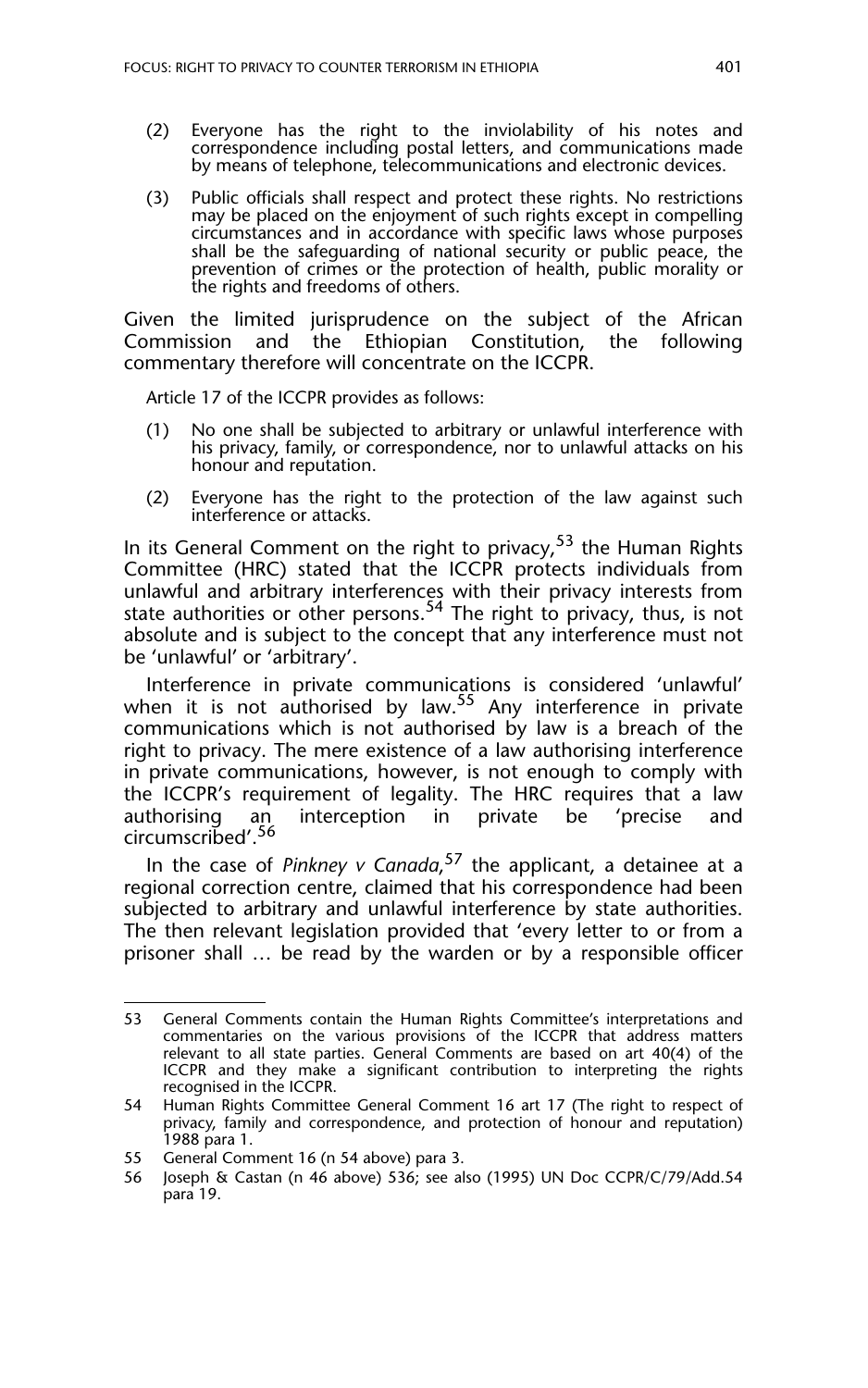deputed by him for the purpose'.<sup>58</sup> The HRC stated that this provision failed to provide satisfactory legal safeguards against arbitrary application of the warden's power to censor mail. The HRC noted that subsequent legislation, which contained specific provisions regulating censorship of prisoners' communications, was compatible with article 17 of the ICCPR.<sup>59</sup> Therefore, domestic legislation authorising interception in private communications should have specific provisions to prevent an uncircumscribed application.

In addition to being lawful, an interference with private communications must not be 'arbitrary'. A lawful interference may potentially enable a 'highly oppressive invasion' of the right to privacy.<sup>60</sup> The HRC commented that an interference with private communications may be regarded as arbitrary even when it is envisaged by law. The requirement of non-arbitrariness means that an interference with privacy, even when authorised by law, must always be applied in a way that is reasonable in the particular circumstances of a given case.61 For instance, in *Toonen v Australia*, 62 the HRC stated that any interference with privacy 'must be proportional to the end sought and be necessary in the circumstances of any given case'. Therefore, an interference with privacy may be considered arbitrary if those empowered to authorise the interference do not apply it with restraint. The prohibition on arbitrariness is meant to ensure reasonable applications of interferences with private communications.<sup>63</sup>

The reasonableness of particular interferences with the right to privacy is determined on a case-by-case basis. The ICCPR does not list the permissible grounds that validate restrictions on the right to privacy. The HRC stated that an interference with privacy interests may be allowed only if it 'is essential in the interests of society as understood under the Covenant'.<sup>64</sup> Joseph and Castan argue that permissible grounds for restriction under article 17 should probably be 'proportionate measures designed to achieve a valid end'.<sup>65</sup> In

As above.

<sup>57</sup> Communication 27/1978, *Larry James Pinkney v Canada*, UNHR Committee 29 October 1981 UN Doc CCPR/C/OP/1 95 (1985).The first Optional Protocol to the ICCPR gives the HRC a mandate to receive and consider communications from individuals who make complains against a state party to the ICCPR which should also be a party to the first Optional Protocol, and recognises the HRC's mandate to entertain individual communications. When such complaints are submitted, the HRC will decide on the matter after reviewing the arguments from the author and the state party. These decisions may serve as guides to interpret the relevant provision of the ICCPR in a similar setting.

<sup>58</sup> As above.<br>59 As above.

<sup>60</sup> Joseph & Castan (n 46 above) 537.

<sup>61</sup> General Comment 16 (n 54 above) para 4.<br>62 Communication 488/1992. Nicholas Too

<sup>62</sup> Communication 488/1992, *Nicholas Toonen v Australia*, UNHR Committee 25 December 1991 UN Doc CCPR/C/50/D/488/1992 (1994).

<sup>63</sup> Joseph & Castan (n 46 above) 537.

<sup>64</sup> General Comment 16 (n 54 above) para 7.

<sup>65</sup> Joseph & Castan (n 46 above) 538.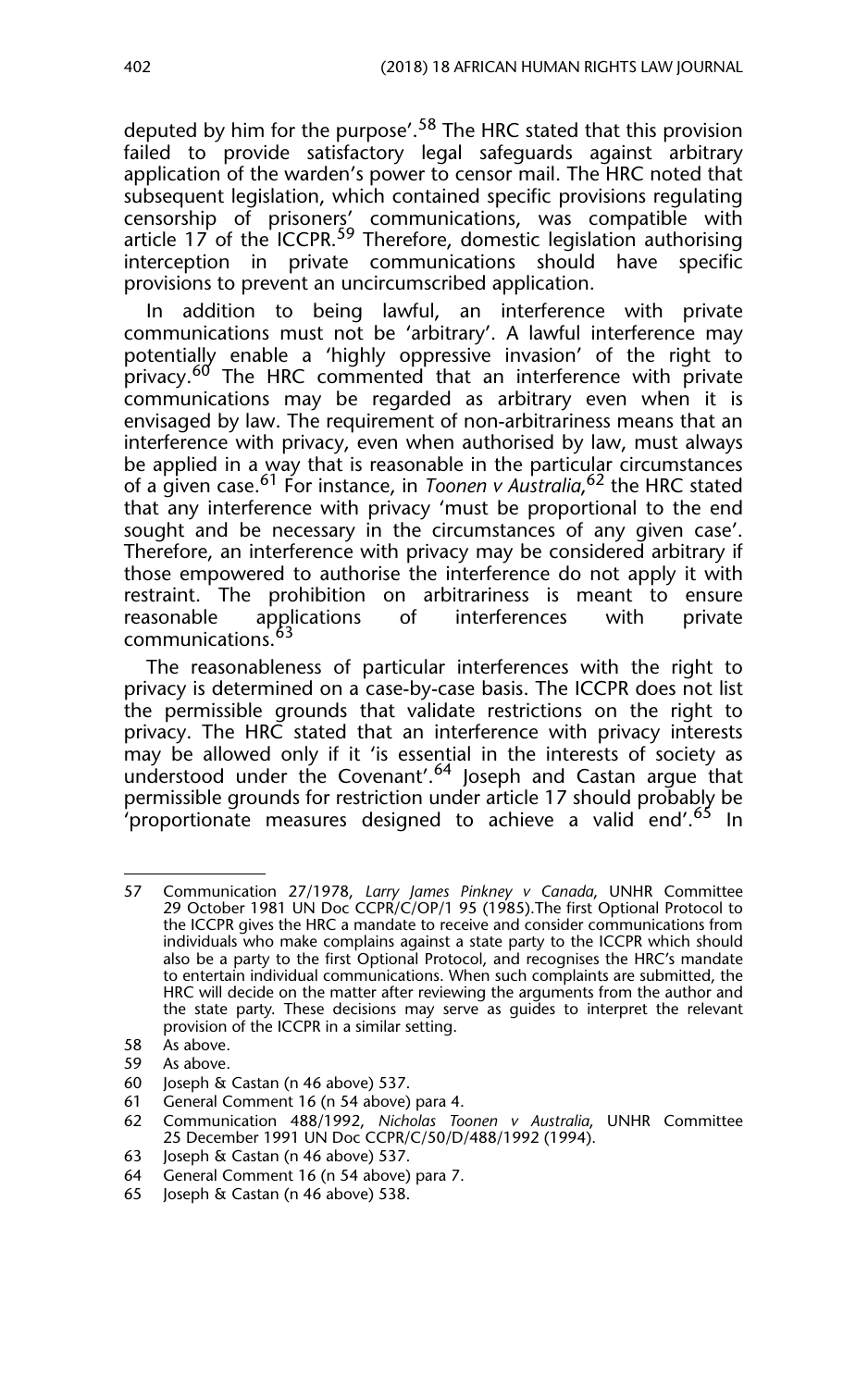contrast, article 26 of the Ethiopian Constitution enumerated a list of compelling circumstances which may be regarded as permissible grounds to restrict the exercise of the right to privacy. These grounds are safeguarding national security or public peace; the prevention of crimes or the protection of health; public morality; and the rights and freedoms of others.

In addition to refraining from unlawful and arbitrary interferences in privacy, state parties to the ICCPR have a positive obligation to take measures to protect privacy. Article 17(2) of the ICCPR requires that there should be a legal framework which prohibits unlawful and arbitrary interferences in privacy by third parties.<sup>66</sup>

#### **4.2 Mass surveillance as a challenge to privacy**

Globally, counter-terrorism initiatives have complicated the relations between citizens and governments in the context of respect for and protection of the right to privacy.67 This is due to the increasinglyexpansive surveillance powers that states use with a declared objective of countering terrorism.<sup>68</sup> Increased surveillance powers are often justified to prevent the commission of acts of terrorism by taking proactive measures based on surveillance data.<sup>69</sup> Surveillance is also helpful to gather evidence which may be used to prosecute perpetrators of terrorist acts. Counter-terrorism is a legitimate objective which may be used to restrict the exercise of the right to privacy. Nevertheless, counter-terrorism surveillance must be regulated by law and applied with proportionate restraint.

Although human rights instruments require that interferences with privacy be legal and reasonable, the practice in different jurisdictions indicates that governments on many occasions employ unnecessarily invasive measures against the right to privacy in the name of countering terrorism.70 In Africa, one specific criticism against states has been the use of counter-terrorism to prioritise regime survival over human security.<sup>71</sup>

Surveillance may take two forms in the context of counterterrorism, namely, mass surveillance or targeted surveillance. Mass surveillance refers to 'the general practice of seeking bulk access to digital communications'.<sup>72</sup> Mass surveillance is applied irrespective of

<sup>66</sup> General Comment 16 (n 54 above) para 9.

<sup>67</sup> F Davis et al 'Mapping the terrain' in F Davis et al (eds) *Surveillance, counterterrorism and comparative constitutionalism* (2014) 3 4.

<sup>68</sup> As above.

<sup>69</sup> S Sottiaux *Terrorism and the limitation of rights: The ECHR and the US Constitution* (2008) 265.

<sup>70</sup> Sottiaux (n 69 above) 294 308.

<sup>71</sup> P Kagwanja 'Counter-terrorism in the Horn of Africa: New security frontiers, old strategies' (2006) 15 *African Security Review* 72 84.

<sup>72</sup> Ben Emmerson, United Nations' Special Rapporteur, 'Report of the Special Reporter on the Promotion and Protection of Human Rights while Countering-Terrorism' UN Doc A/69/397 (2014) 5.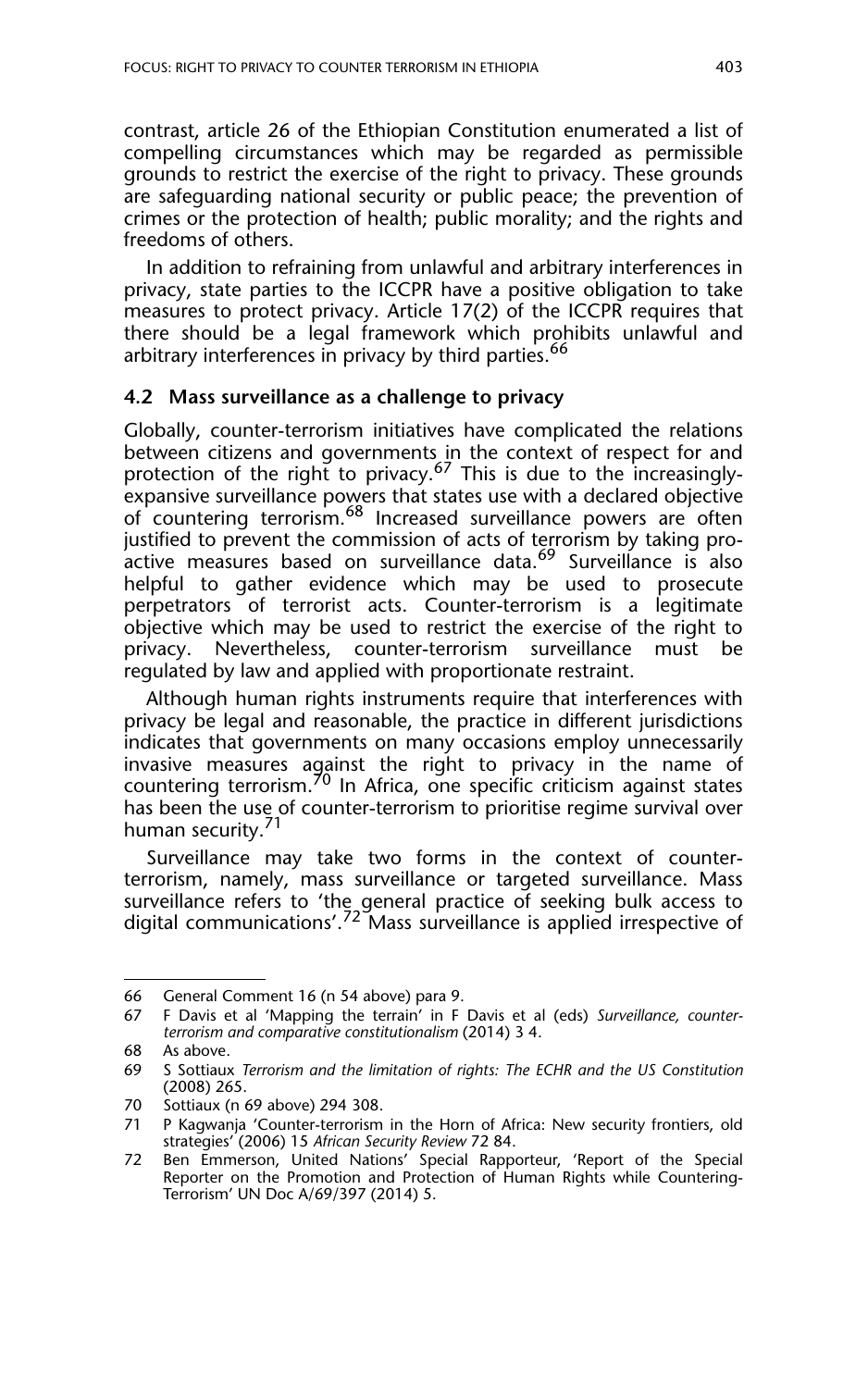whether the subjects of surveillance are suspected of any involvement in terrorism. Some states utilise mass surveillance as a counterterrorism measure to trace potential threats of terrorism. However, there are arguments that mass surveillance is not particularly helpful in preventing terrorism.<sup>73</sup> If mass surveillance does not have particular benefits in preventing terrorism, it is difficult to imagine justifications to uphold the consequent interference with the right to privacy.

The UN Special Rapporteur on Human Rights and Counter-Terrorism has noted that only a few states have adopted explicit legislation governing mass surveillance.<sup>74</sup> Others rely on older laws which are unable to regulate contemporary surveillance capacities.<sup>75</sup> In the absence of a relevant regulatory regime, mass surveillance programmes are likely to lead to breaches of the right to privacy. The Special Rapporteur on Human Rights and Counter-Terrorism has stated:<sup>76</sup>

The absence of clear and up-to-date legislation creates an environment in which arbitrary interferences with the right to privacy can occur without commensurate safeguards. Explicit and detailed laws are essential for ensuring legality and proportionality in this context. They are also an indispensable means of enabling individuals to foresee whether and in what circumstances their communications may be a subject of surveillance.

The Special Rapporteur has furthermore indicated that mass surveillance is likely to breach the right to privacy unless a state party can substantively justify the legality, necessity and proportionality of the adoption of such a measure.<sup>77</sup> Since mass surveillance sometimes is utilised against the general public, without necessarily requiring the presence of imminent security threats, mass surveillance is highly problematic with regard to the right to privacy. This is because justifications for the necessity and proportionality of such measures are less likely to be demonstrated in the absence of a specific terrorism threat.

In Ethiopia, a state-owned corporation enjoys a monopoly over all telecommunications services.<sup>78</sup> A state-owned provider also predominantly controls postal services.79 Ethiopia does not have specific legislation regulating the government's access to private communications through these mediums. Ethiopia has no laws specifically regulating the use of mass surveillance. In practice, the Ethiopian government has unrestricted access to all telephone call recordings and metadata, in defiance of the right to privacy.<sup>80</sup> It is

<sup>73</sup> Cannataci (n 48 above) 6.

<sup>74</sup> Emmerson (n 72 above) 14.

<sup>75</sup> As above.

<sup>76</sup> Emmerson (n 72 above) 14-15.

<sup>77</sup> As above.

<sup>78</sup> Ethio-Telecom Establishment Council of Ministers Regulation 197/2010, Federal Negarit Gazeta, 17th Year, No 11.

<sup>79</sup> Ethiopian Postal Service Enterprise Establishment Council of Ministers Regulation 165/2009, Federal Negarit Gazeta, 15th Year, No 29.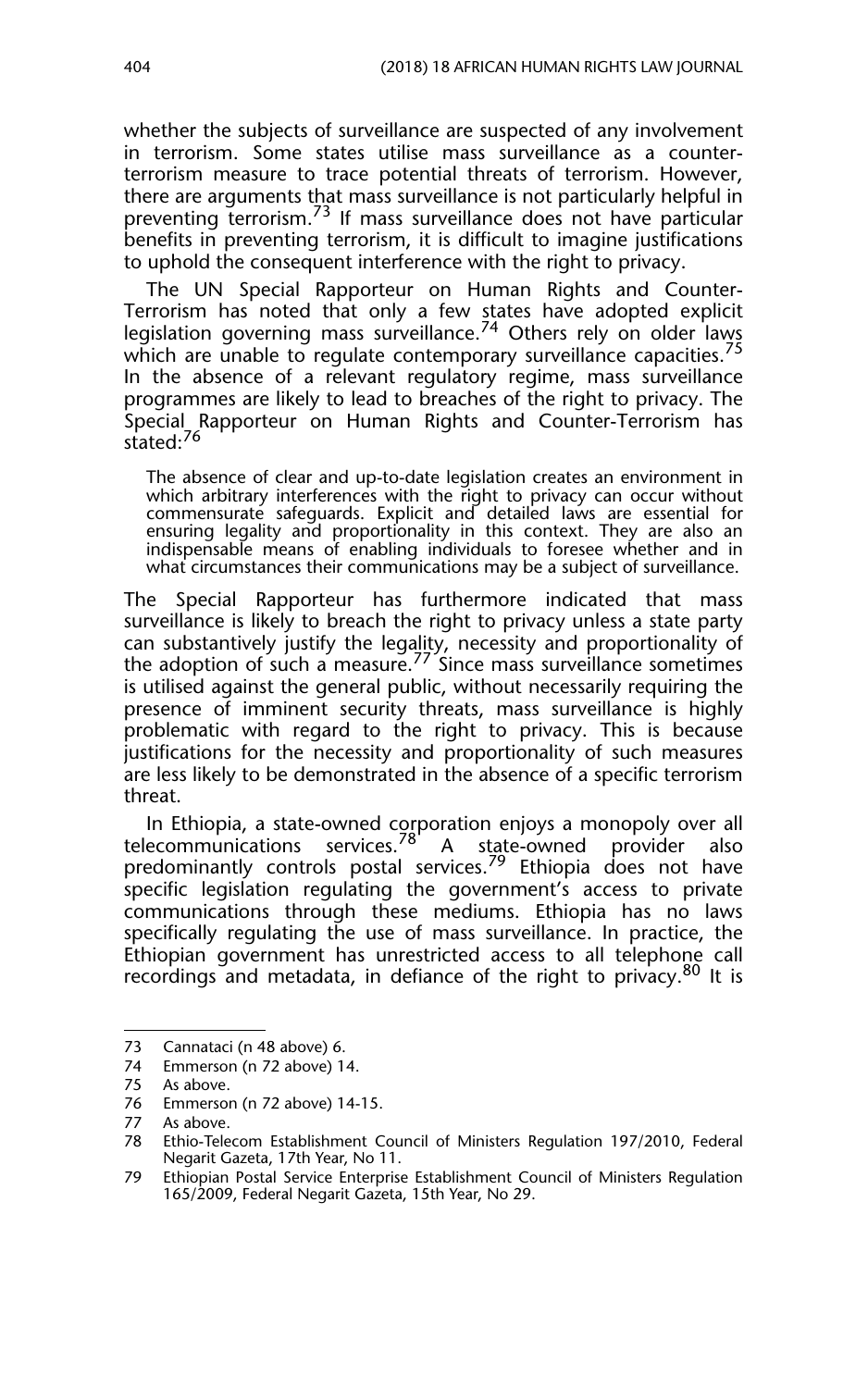alleged that the government abuses this access as a partisan  $\frac{1}{2}$  instrument against political dissidents.<sup>81</sup> In some cases, the political dissidents allegedly affected by intrusive surveillance are individuals who have alleged contacts with proscribed terrorist groups based in the diaspora. Some of them are leaders of registered opposition political parties with alleged links to the proscribed organisations.<sup>82</sup> The level of governmental control in telecommunications is so enormous that it has created a public perception that the government monitors everyone's movements.83

Mass surveillance may be an acceptable means of anticipating future security risks in some circumstances, provided that the Ethiopian government offers a particular justification. In such a case, there should be a legislative framework to regulate its application and provide a chance for an open evaluation of the system from a human rights perspective.<sup>84</sup> The practice of mass surveillance without a legal basis circumscribing its application does not comply with requirements regarding lawfulness in article 17(1) of the ICCPR. Furthermore, the absence of a legislative framework to regulate mass surveillance by the government and other persons is a breach of article 17(2) of the ICCPR and article 26 of the Ethiopian Constitution.

#### **4.3 Targeted surveillance as a challenge to privacy**

Targeted surveillance refers to the process whereby law enforcement agencies survey an individual or a group with a view to monitoring and documenting their activities. $85$  Such surveillance generally is regarded as legitimate as long as a person is reasonably suspected of involvement in terrorism.<sup>86</sup> However, targeted surveillance should be implemented with restraint and be applied only when necessary.

As opposed to cases of mass surveillance, which are not addressed in the Ethiopian Anti-Terrorism Proclamation or elsewhere in Ethiopian law, the Proclamation places limits upon the exercise of targeted surveillance against terrorist suspects in Ethiopia. Specifically, the Proclamation empowers the police and the National Intelligence and Security Services (NISS) to intercept the communications of, or conduct surveillance on, anyone suspected of terrorism.<sup>87</sup> The police and NISS may enter into any premises in secret or install or remove instruments to enforce or enable the interception.<sup>88</sup> The Proclamation

<sup>80</sup> Human Rights Watch Report *They know everything we do: Telecom and internet surveillance in Ethiopia* (2014) 36.

<sup>81</sup> HRW Report (n 80 above) 14-19.

<sup>82</sup> As above.<br>83 As above

As above.

<sup>84</sup> See Ben Emmerson, United Nations Special Rapporteur, 'Report of the Special Rapporteur on the Promotion and Protection of Human Rights and Fundamental Freedoms while Countering Terrorism' UN Doc A/HRC/34/61 (2017) 12.

<sup>85</sup> Emmerson (n 72 above) 3.

<sup>86</sup> Emmerson 12.

<sup>87</sup> Art 14(1) Anti-Terrorism Proclamation (n 23 above).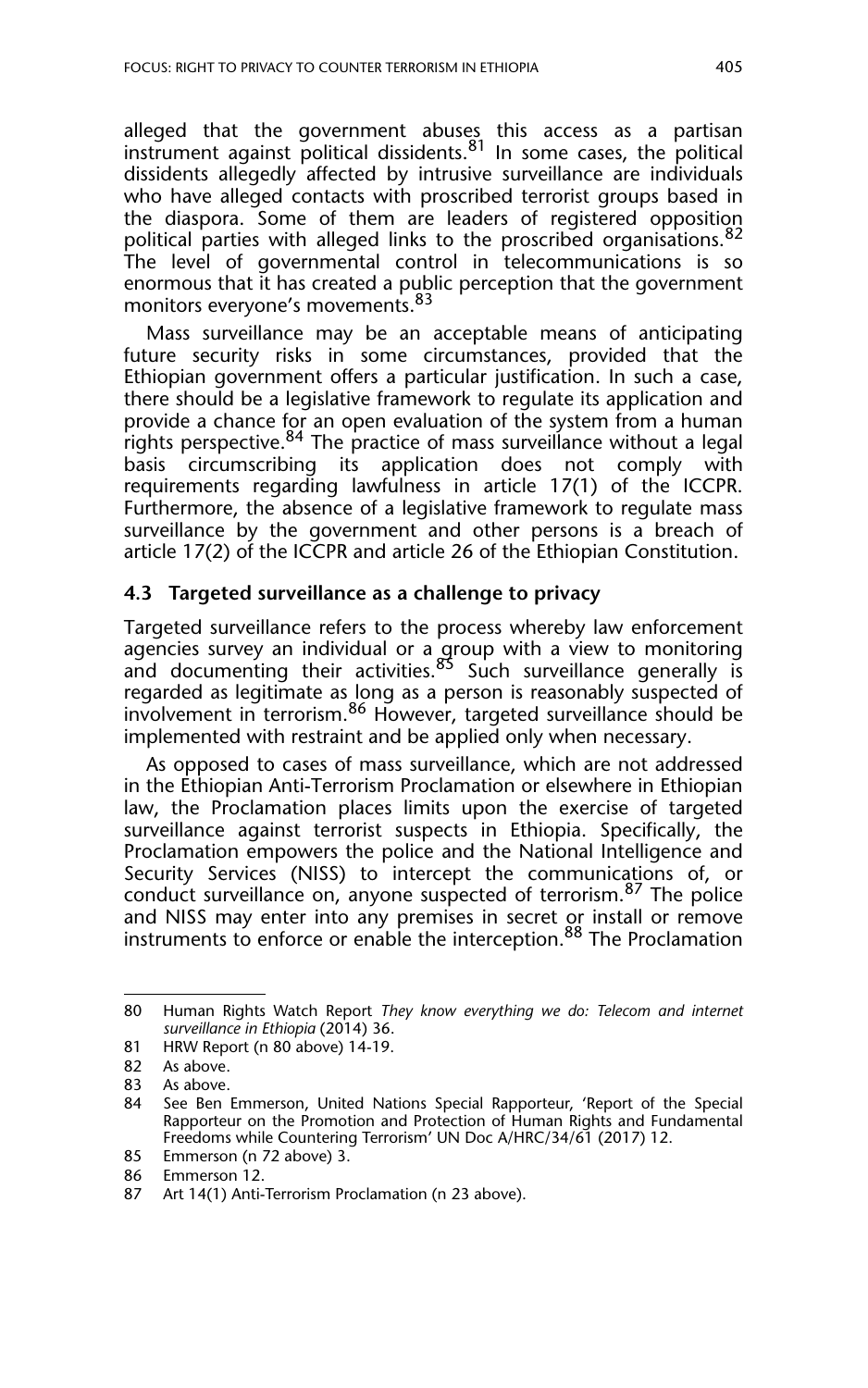obliges all communication service providers to co-operate with the NISS to conduct interceptions.<sup>89</sup> It provides that the purpose of the interception or surveillance should be the prevention or control of acts of terrorism.<sup>90</sup> To prevent misuse of surveillance data, the Proclamation requires that 'information obtained through interception shall be kept in secret'.<sup>91</sup> It should be noted that the requirement of secrecy will not be relevant if evidence based on interception is later made part of prosecution evidence in a terrorism-related trial. In all other cases, the police and NISS should prevent intercepted data from being made publicly available.

One of the procedural safeguards established by the Proclamation to ensure the legality and reasonableness of an interference with privacy in the context of counter-terrorism is the requirement of independent prior authorisation of the interference.<sup>92</sup> In Ethiopia, a court warrant is required for the police or the NISS to conduct interception and surveillance against a terrorist suspect.<sup>93</sup> The Proclamation requires that the court consider two factors before issuing a warrant for a covert search and seizure. The first is the gravity of the suspected or committed terrorist act; second, the court will consider the contribution of the warrant to the prevention of an act of terrorism or in order to apprehend a terrorist suspect.<sup>94</sup>

The UN Special Rapporteur on Privacy indicates that a reasonable suspicion of involvement in terrorism and prior judicial authorisation may constitute a valid reason to interfere in privacy.<sup>95</sup> However, the Proclamation fails to specify the standard of suspicion in this regard. It is thus not clear whether courts should consider a reasonable standard of suspicion as the acceptable ground to seek a warrant for covert interception of communications, or whether something short of this would suffice. In the absence of express language regarding the standard of suspicion required, unsubstantiated or unreasonable suspicions arguably could be used as justifications to interfere in privacy under Ethiopian law.

The Proclamation states that evidence gathered through interception or surveillance is admissible in terrorism-related criminal proceedings.<sup>96</sup> Indeed, intercepted communications form part of the evidence in many terrorism-related cases.<sup>97</sup> However, it appears that

<sup>88</sup> As above.

<sup>89</sup> Art 14(3) Anti-Terrorism Proclamation.<br>90 Art 14(4) Anti-Terrorism Proclamation.

Art 14(4) Anti-Terrorism Proclamation.

<sup>91</sup> Art 14(2) Anti-Terrorism Proclamation.<br>92 Compare Emmerson (n 77 above) 3.

<sup>92</sup> Compare Emmerson (n 77 above) 3.<br>93 Art 14 Anti-Terrorism Proclamation.

Art 14 Anti-Terrorism Proclamation.

<sup>94</sup> Art 18(1) Anti-Terrorism Proclamation.

<sup>95</sup> Cannataci (n 48 above) 13.<br>96 Art 23(3) Anti-Terrorism Pro

Art 23(3) Anti-Terrorism Proclamation.

<sup>97</sup> Interview with Judge 2, Ethiopian Federal High Court judge, Lideta sub-city, Addis Ababa, Ethiopia 9 March 2016. See also the following cases: *The Federal Public Prosecutor v Elias Kifle & Others* The Ethiopian Federal High Court, Criminal file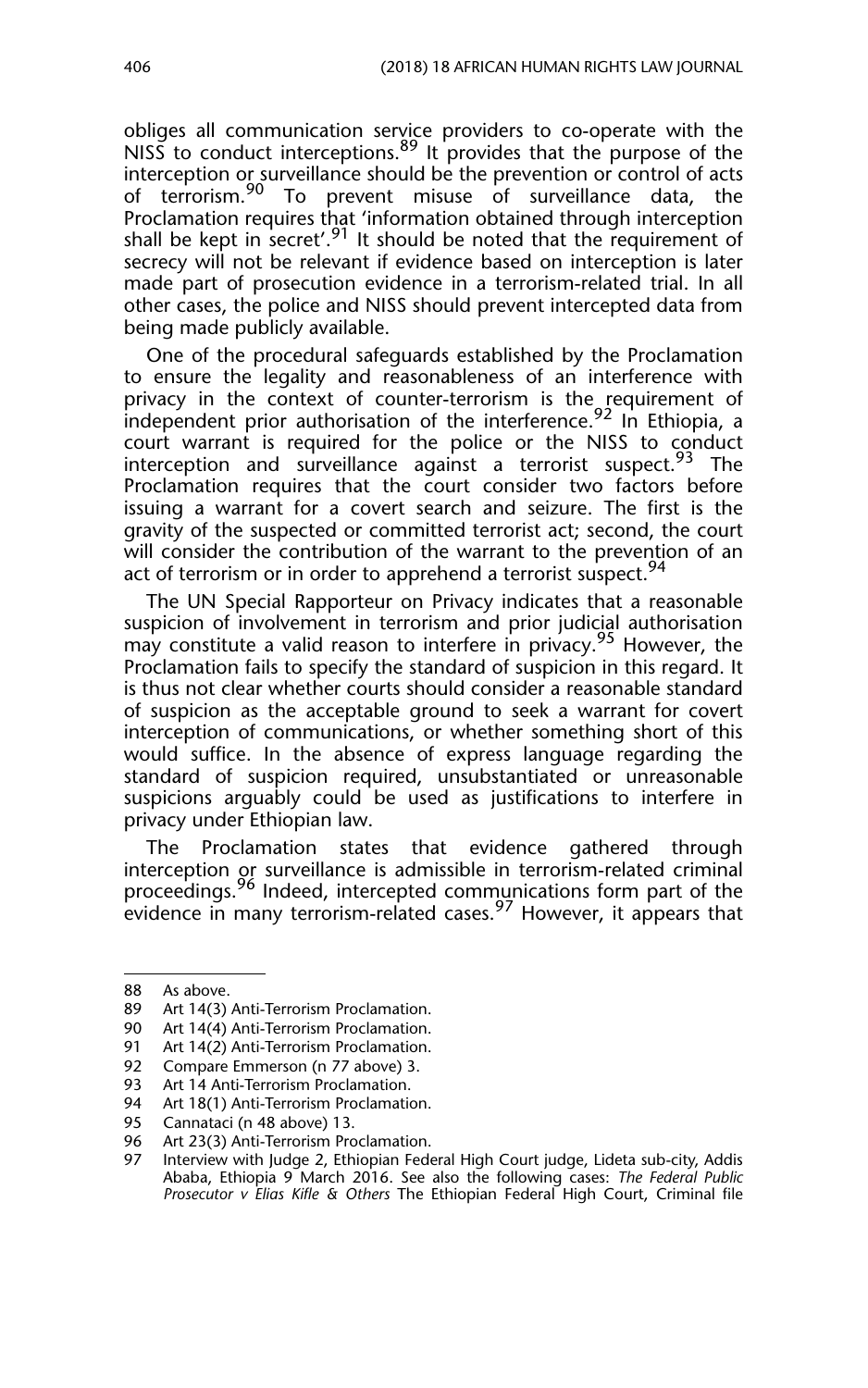there are times when the police and the NISS do not conduct the relevant interceptions based on a court warrant as required by the Proclamation. From the more than 30 terrorism-related court cases reviewed for this research, in only one case did the prosecution include a court warrant for the interception in the list of evidence presented to the trial court.<sup>98</sup> In the rest of the cases, the prosecutors did not provide evidence of a court warrant to perform the interception. This is so, despite a police officer asserting in interviews that police only ever intercept communications after obtaining a court warrant.<sup>99</sup>

Moreover, it is not clear which court has jurisdiction to entertain court warrant requests for interception and surveillance. In the absence of a specific provision in this regard, it appears that the Proclamation envisages that such requests should be presented to courts hearing terrorism-related trials: the Federal High Court or the Federal Supreme Court. The Vice-President of the Ethiopian Federal High Court stated in an interview that the police or the NISS could request the warrant either from the terrorism bench or the president or vice-presidents of the Federal High and Supreme Courts.<sup>100</sup> He further explained that if the alleged offence is punishable with less than 15 years' imprisonment, the application for an interception warrant may be decided by one judge. In all other cases, three judges have to sign the warrant.<sup>101</sup> Nevertheless, all but one of the five judges interviewed for this research stated that they did not remember any request for interception either from the police or the NISS.<sup>102</sup> The fact that judges presiding on the terrorism bench of the Federal High Court, with long years of experience, did not encounter any request for interception may further indicate that the police or the NISS have implemented warrantless interceptions.

One of the most common types of evidence produced by prosecutors in terrorism-related trials in Ethiopia is a copy of

*<sup>98</sup>* 124062 (*Elias Kifle & Others* case); *The Federal Public Prosecutor v Andualem Arage Wale & Others* The Ethiopian Federal High Court, Criminal file 112546 (*Andualem Arage & Others* case); *The Federal Public Prosecutor v Zelalem Wokagegnehu & Others* The Ethiopian Federal High Court, Criminal file 158194.

<sup>98</sup> *Elias Kifle & Others* case (n 97 above).

<sup>99</sup> Interview with police officer 1, Investigation of Terrorism-Related Crimes division, Ethiopian Federal Police Commission 22 March 2016.

<sup>100</sup> Interview with Judge 5, judge and Vice-President of the Federal High Court of Ethiopia, Lideta sub-city, Addis Ababa, Ethiopia 12 May 2016. However, see interview with Judge 1, Ethiopian Federal High Court judge, Lideta sub-city, Addis Ababa, Ethiopia 2 March 2016. While attempting to justify why interception warrants are not presented to the terrorism bench of the Federal High Court, the judge stated that '[s]ince such kind of interception occurs before the filing of a criminal charge, the police and the NISS may be requesting such warrants from Federal First Instance courts which entertain pre-trial issues including remand'.

<sup>101</sup> Interview with Judge 5 (n 100 above).

<sup>102</sup> Interview with Judge 1 (n 100 above); interview with Judge 2 (n 98 above); interview with Judge 3, Oromia Regional Supreme Court Judge, Arada sub-city, Addis Ababa, Ethiopia 12 May 2016; interview with Judge 4, Amhara Regional Supreme Court judge, Bahirdar, Ethiopia 5 April 2016.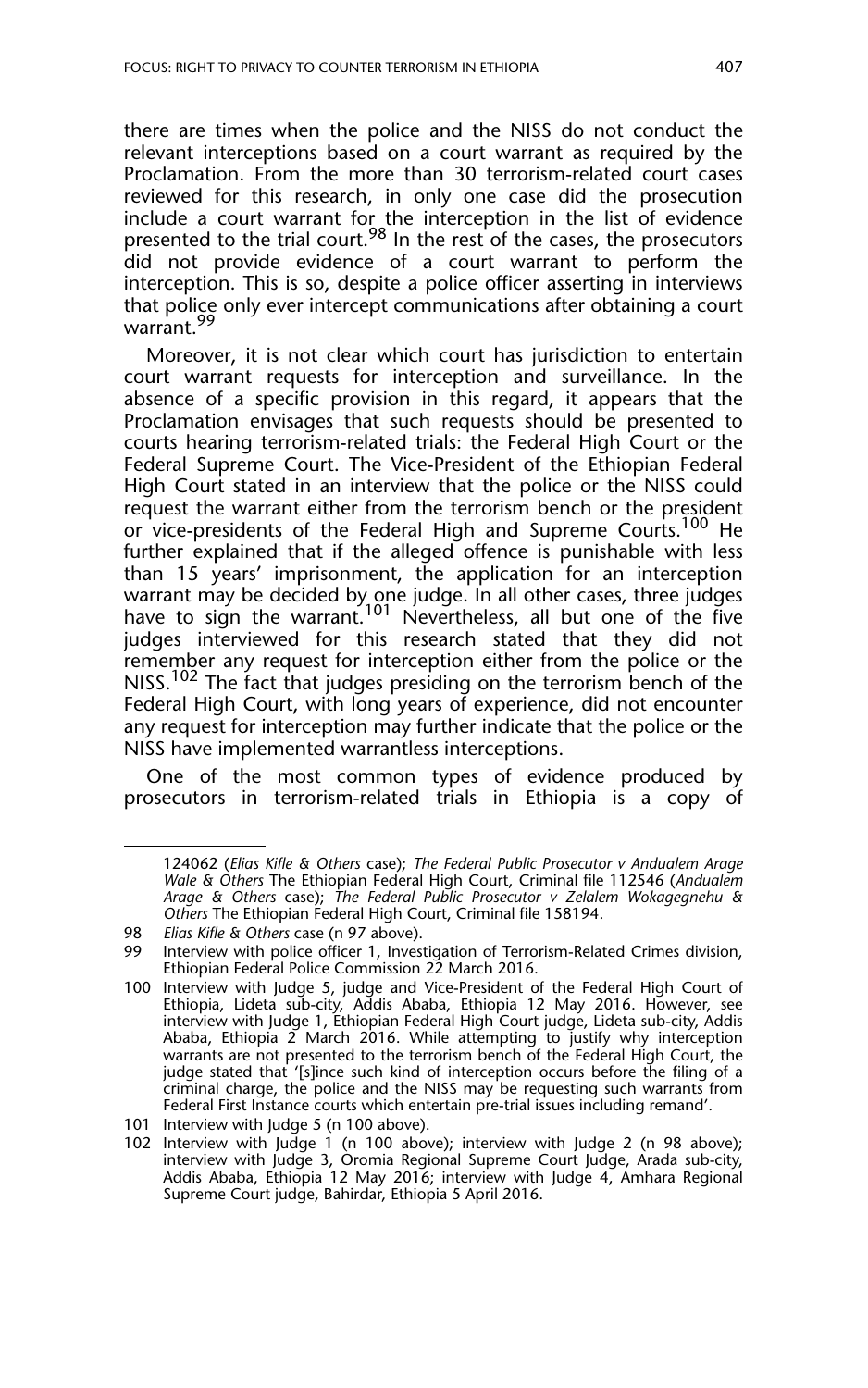intercepted communications by terrorist suspects or their associates. In addition to intercepted telephone communications, the police and prosecutors often rely on electronic media accounts of terrorism suspects as evidence in trials. It is particularly common for transcripts from e-mail and private Facebook messages with members of banned political groups in the diaspora to form part of the evidence in terrorism trials.<sup>103</sup> In most of these cases, the prosecution did not provide evidence of the proper authorisation for the interception of communications. The absence of evidence to prove the judicial authorisation of intercepted communications, which are later used as part of the prosecution evidence, is a strong indicator that the police sometimes implement warrantless interceptions in private communications.

In practice, intercepted communications are procured in two ways. First, public prosecutors use intercepted audio records of suspected terrorists allegedly recorded as part of the criminal investigation process. Second, while investigating a terrorism-related crime, the police routinely check e-mail and private messages within social media accounts belonging to the suspect with a view to finding something that may be used as evidence. In interviews, a lawyer explained how the police organise transcripts of electronic communications for terrorism-related investigations pending a criminal trial as follows:  $104$ 

If terrorism suspects have e-mail or Facebook accounts, the police will mostly require them to give their passwords and look into the files for anything which may be used as evidence. The police will first look at the accounts. If they find something that they may use as evidence, they will invite witnesses and research the accounts to have a witness observe that a given document is printed from a suspect's account.

Defence lawyers usually challenge the admissibility of intercepted evidence when there is no proof of a court warrant to undertake the interception.<sup>105</sup> When confronted with such objections, prosecutors present findings of such an interception as part of intelligence reports.<sup>106</sup> The Proclamation exempts intelligence reports prepared in relation to terrorism from disclosing the source or the method of its gathering.<sup>107</sup> The practice of evading the requirement of a warrant for interception, or at least the requirement of proof of a warrant, is an inappropriate deviation from the Proclamation and seems to amount to an unlawful interference in the privacy interests of the

<sup>103</sup> See, eg, the *Andualem Arage & Others* case (n 97 above); *The Federal Public Prosecutor v Zemene Kassie Bewke & Others* The Ethiopian Federal High Court, Criminal file 141253 (*Zemene Kassie Bewke & Others* case); *The Federal Public Prosecutor v Hassen Jarso Setolu & Others* The Ethiopian Federal High Court, Criminal file 119650; *The Federal Public Prosecutor v Desalegn Embiale Kebede & Others* The Ethiopian Federal High Court, Criminal file 124062.

<sup>104</sup> Interview with lawyer 1, defence lawyer of terrorist suspects, Addis Ketema subcity, Addis Ababa, Ethiopia 19 March 2016.

<sup>105</sup> Interview with Judge 1 (n 100 above).

<sup>106</sup> As above; interview with Judge 2 (n 100 above).

<sup>107</sup> Art 23(1) Anti-Terrorism Proclamation.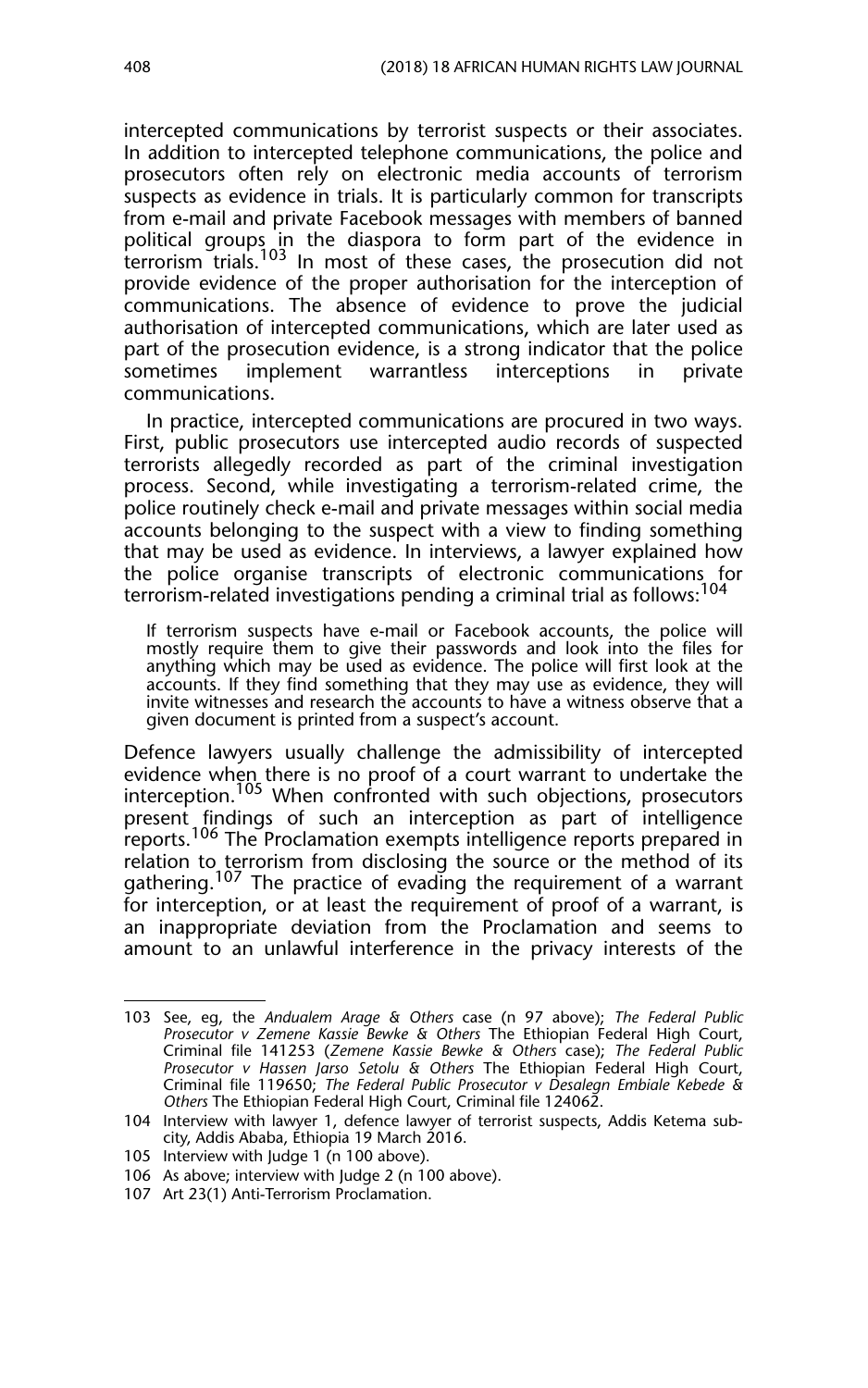suspects implicated in the particular case. If so, such instances are breaches of the right to privacy.

As noted above and confirmed in interviews, police officers require suspects to provide their e-mail and Facebook passwords during investigation. Responding to critics alleging that the police use force to obtain passwords from suspects, a police officer stated that 'when we have enough information regarding terror-related electronic communications, we do interrogate suspects to voluntarily give their e-mail and Facebook passwords as a gesture of co-operation'.<sup>108</sup> If suspects decline to give their passwords, the police 'use their own ways to access the electronic communications'.<sup>109</sup> This expression may suggest that the police practically implement unauthorised interceptions of communications. It appears that the police do not generally request court warrants to examine electronic communications, which instead is regarded as a routine part of investigations during the pre-trial stage of criminal proceedings against terrorist suspects. The UN Special Rapporteur on Privacy identified practices of warrantless interceptions as violations of the right to privacy.<sup>110</sup>

However, there are a number of cases where evidence based on intercepted communications of terrorist suspects is admitted by trial courts without proof that the interception took place based on prior iudicial authorisation.<sup>111</sup> Trial courts have a duty to ensure the protection of terrorist suspects' right to privacy.<sup>112</sup> The prevalent use of illegally-obtained intercepted communications of terrorist suspects at trial courts, without confirmation of its having been obtained legally, is likely to be a breach of the state's duty to protect the right to privacy which is recognised in article 17(2) of the ICCPR.

It was commented above that the failure of the Proclamation to specify the standard of suspicion makes it susceptible to abuse by the police. Judicial practice remains unclear in this regard. Targeted surveillance apparently is implemented without a court warrant. There is no adequate data to determine whether courts authorise requests for interception based on a reasonable suspicion that the subject of the interception is involved in terrorism.

Given the fact that targeted surveillance is usually implemented without a court warrant, it is not clear whether courts authorise requests for interception based on reasonable suspicion that the subject of the interception is involved in terrorism. The failure by the Proclamation to outline the standard of suspicion required in such circumstances might lead to potentially-unsubstantiated suspicions by

<sup>108</sup> Interview with police officer 2, Investigation of International Crimes division, Ethiopian Federal Police Commission 24 March 2016.

<sup>109</sup> Interview with police officer 1 (n 99 above).

<sup>110</sup> Cannataci (n 48 above) 20.

<sup>111</sup> See, eg, *Zemene Kassie Bewke & Others* case (n 103 above).

<sup>112</sup> Art 13(1) Ethiopian Constitution.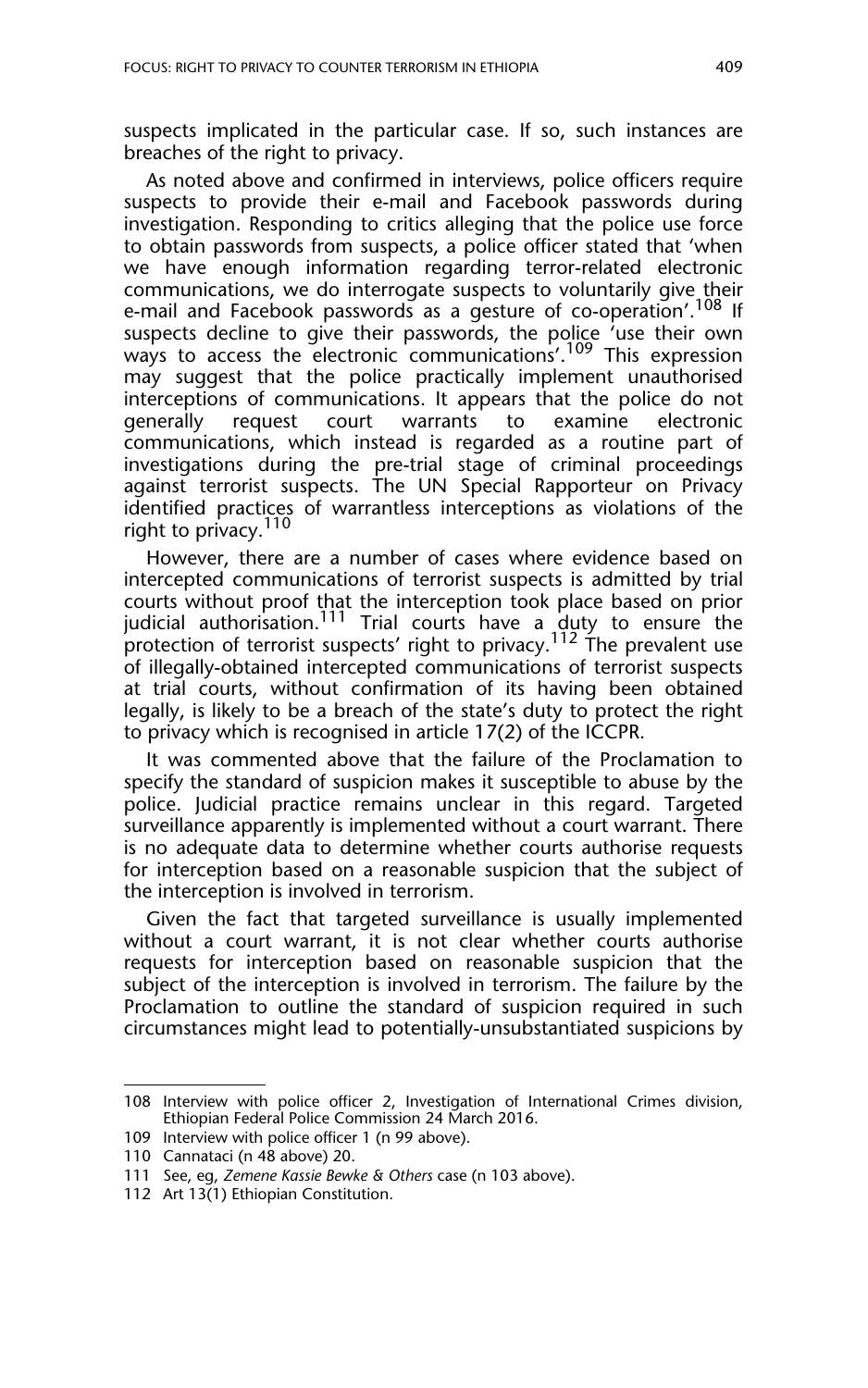the police to be used as excuses to interfere in privacy. The Ethiopian Parliament should consider revising the Proclamation so that only reasonable suspicions by the police may be used as legitimate grounds to seek judicial authorisation of targeted interference in privacy interests of terrorist suspects. In the absence of such a circumscribed provision, the purpose of prior judicial authorisation – to evaluate requests of interference in privacy on a case-by-case basis – cannot be achieved.

In addition to electronic surveillance, the Proclamation provides a legal basis for sudden and covert searches of persons and premises with a view to prevent acts of terrorism: $113$ 

Where a police officer has a reasonable suspicion that a terrorist act may be committed and deems it necessary to make a sudden search in order to prevent the act, with the permission of the Director-General of the Federal Police or a person delegated by him, may stop a vehicle and pedestrian in an area and conduct sudden search at any time, and seize relevant evidences.

The sudden search provided for above does not require a court warrant. However, the requirement of permission from the Director-General of the Federal Police or a delegate limits potential misuse of this power by ordinary police officers. Given the fact that imminent threats of a terrorist attack may have irreversible consequences, it seems that the Proclamation's endorsement of a sudden search without a court warrant is a reasonable interference in privacy through sudden open searches. By contrast, a police officer is required to obtain a court warrant in order to undertake a covert search into any premise to prevent or take action against a terrorist act or a terrorist activity.<sup>114</sup> The police should have reasonable grounds to believe that a resident or possessor of the premise to be searched is related to an act of terrorism that has been or is likely to be committed.115 Whereas a court warrant for covert physical searches has the requirement of reasonable suspicion of involvement in terrorism, the same standard is absent in the case of a court warrant for electronic surveillance.

## **5 Conclusion and recommendations**

Surveillance and interception of communications are one method of counter-terrorism which is often employed as a means to anticipate, prevent and investigate acts of terrorism. Targeted surveillance against terrorist suspects is particularly identified as an effective intelligence and law enforcement tactic while countering terrorism. Many countries have broadened their surveillance and interception outreach

<sup>113</sup> Art 16 Anti-Terrorism Proclamation.

<sup>114</sup> Arts 17 & 18 Anti-Terrorism Proclamation.

<sup>115</sup> Art 17 Anti-Terrorism Proclamation.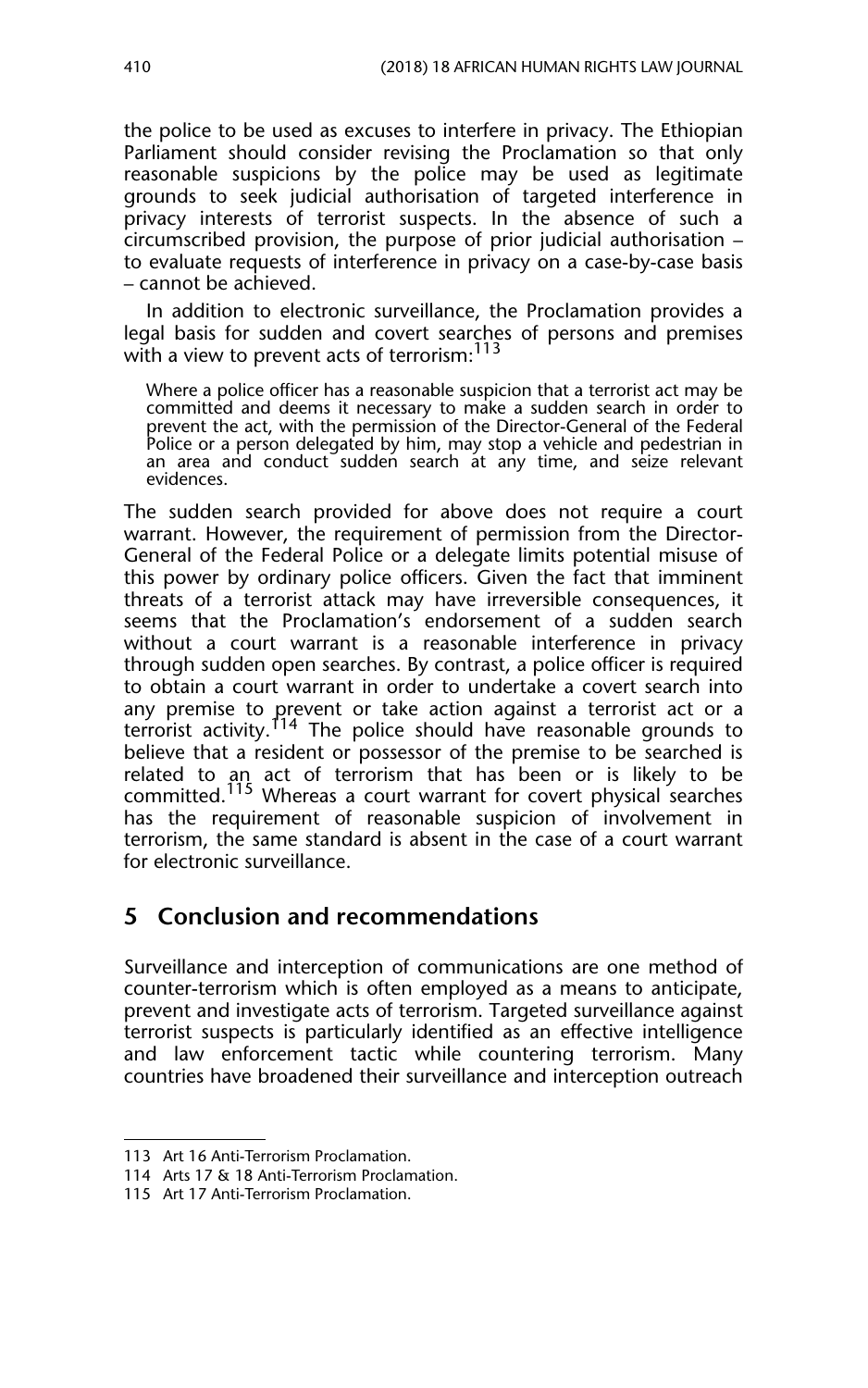accordingly. While counter-terrorism is an undoubtedly justified objective to authorise legitimate restrictions to privacy, counterterrorism surveillance should be applied within the limits set by relevant international, regional and national human rights standards. Research suggests that the increasingly-expansive counter-terrorism surveillance, which continues to define counter-terrorism in various jurisdictions, is sometimes applied in ways that negate the essence of the right to privacy.

As a country located in the troubled East African region, where violence is used as a means of settling political differences, Ethiopia faces considerable terrorism threats requiring an effective counterterrorism strategy. Ethiopia adopted a separate Anti-Terrorism Proclamation in 2009. Accordingly, the Ethiopian government controversially proscribed three violent rebel political groups as terrorist organisations. Individuals who are suspected of terrorism charges, including participation and membership of one of the proscribed groups, face terrorism trials in the country. Surveillance and interception of communications is utilised in the process. This article assessed the human rights compatibility of the counterterrorism surveillance law and its implementation in Ethiopia from the perspective of the right to privacy as recognised in the ICCPR and the Ethiopian Constitution.

Article 17 of the ICCPR requires that interference in privacy may be justified only when it is applied with restraint, in accordance with law. Ethiopia does not have a law regulating mass surveillance where a specific terrorist suspect is not in sight. Nonetheless, reports suggest that the Ethiopian government has unrestricted access to private communications. If mass surveillance is believed to be an effective means of anticipating future security risks, the Ethiopian government may introduce enabling legislation. In the absence of such legislation, legally-unregulated government access to private communications is a violation of the right to privacy.

Unlike mass surveillance, which is legally unregulated in Ethiopia, the Anti-Terrorism Proclamation regulates the use of counter-terrorism surveillance and interception of communications. While the Proclamation requires prior judicial authorisation of counter-terrorism surveillance and interception against terrorist suspects, it fails to specify the standard of suspicion that must be applied. The failure to specify the 'reasonable suspicion' standard, which is widely recognised, may potentially result in the abuse of counter-terrorism surveillance in cases of unsubstantiated suspicions. The Ethiopian Parliament should consider revising the Proclamation so that it is expressly stated that only reasonable suspicions will be sufficient for the judicial authorisation of targeted interference in the privacy of terrorist suspects.

Ethiopian law requires that covert counter-terrorism surveillance and interception of communications by the police and intelligence officers require a court warrant. However, evidence suggests that